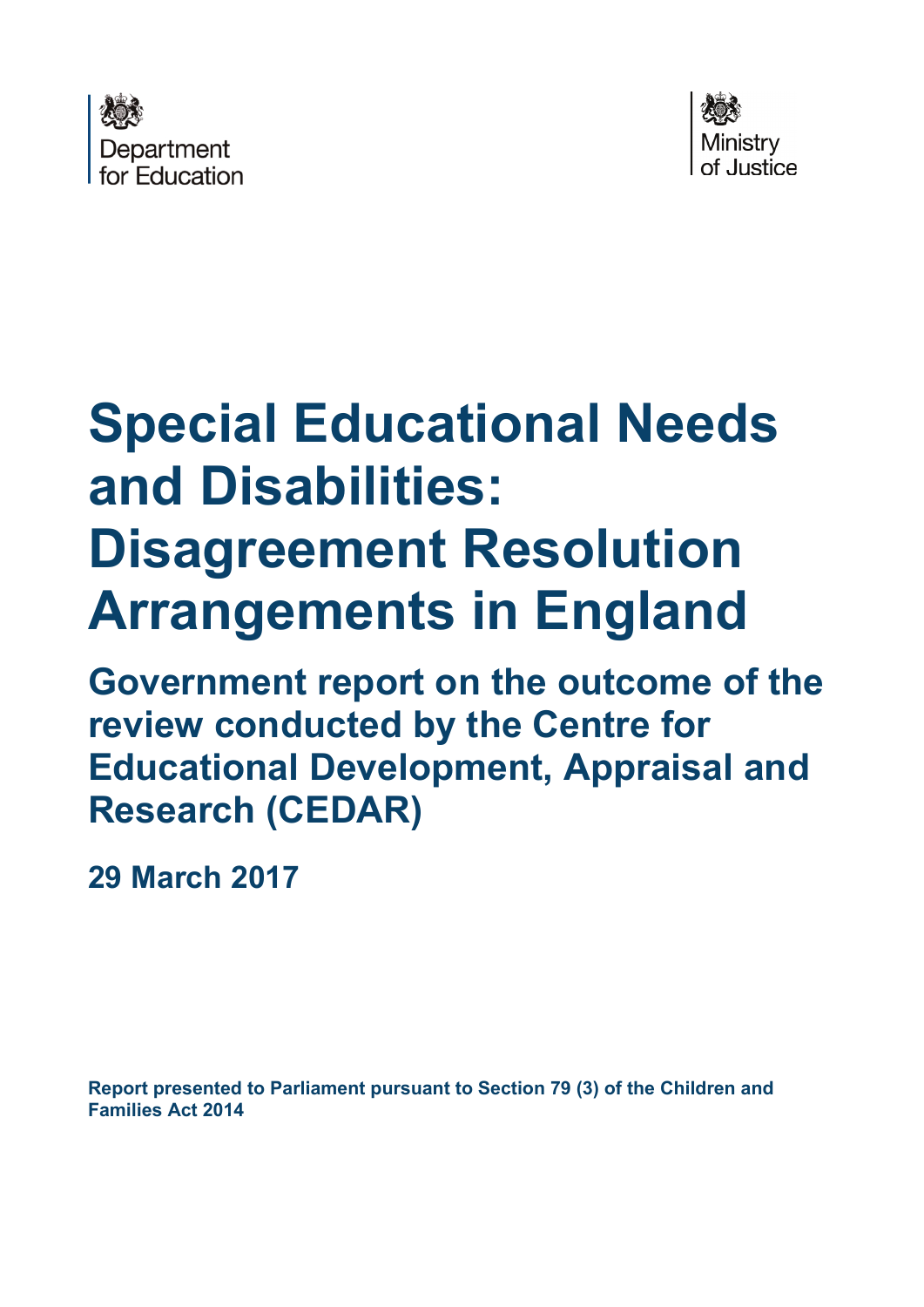# **Contents**

|              | <b>Foreword</b>                                                                              | 3              |
|--------------|----------------------------------------------------------------------------------------------|----------------|
| 1            | <b>Executive summary</b>                                                                     | 5              |
|              | Purpose of the review                                                                        | 5              |
|              | Review objectives                                                                            | 6              |
|              | Findings from the review                                                                     | $\overline{7}$ |
|              | Government response                                                                          | $\overline{7}$ |
| $\mathbf{2}$ | The Education, Health and Care needs assessment and plan development                         |                |
|              | processes                                                                                    | 8              |
|              | Summary of findings from CEDAR's review                                                      | 8              |
|              | Government response                                                                          | 9              |
|              | Local area implementation support                                                            | 9              |
|              | <b>Continuous Professional Development</b>                                                   | 11             |
|              | Supporting good quality teaching and classroom support                                       | 11             |
| 3            | <b>Information, Advice and Support Services</b>                                              | 13             |
|              | Summary of findings from CEDAR's review                                                      | 13             |
|              | Government response                                                                          | 14             |
| 4            | <b>Mediation</b>                                                                             | 15             |
|              | Summary of findings from CEDAR's review                                                      | 15             |
|              | Government response                                                                          | 16             |
| 5            | <b>Disagreement Resolution Services</b>                                                      | 18             |
|              | Summary of findings from CEDAR's review                                                      | 18             |
|              | Government response                                                                          | 19             |
| 6            | <b>Local complaints procedures</b>                                                           | 20             |
|              | Summary of findings from CEDAR's review                                                      | 20             |
|              | Government response                                                                          | 21             |
| 7            | <b>Appeals to the First-tier Tribunal SEND</b>                                               | 22             |
|              | Summary of findings from CEDAR's review                                                      | 22             |
|              | Government response                                                                          | 23             |
| 8            | The Recommendations Pilot: extension of the powers of the First-tier<br><b>Tribunal SEND</b> | 25             |
|              | Summary of findings from CEDAR's review                                                      | 26             |
|              | Government response                                                                          | 28             |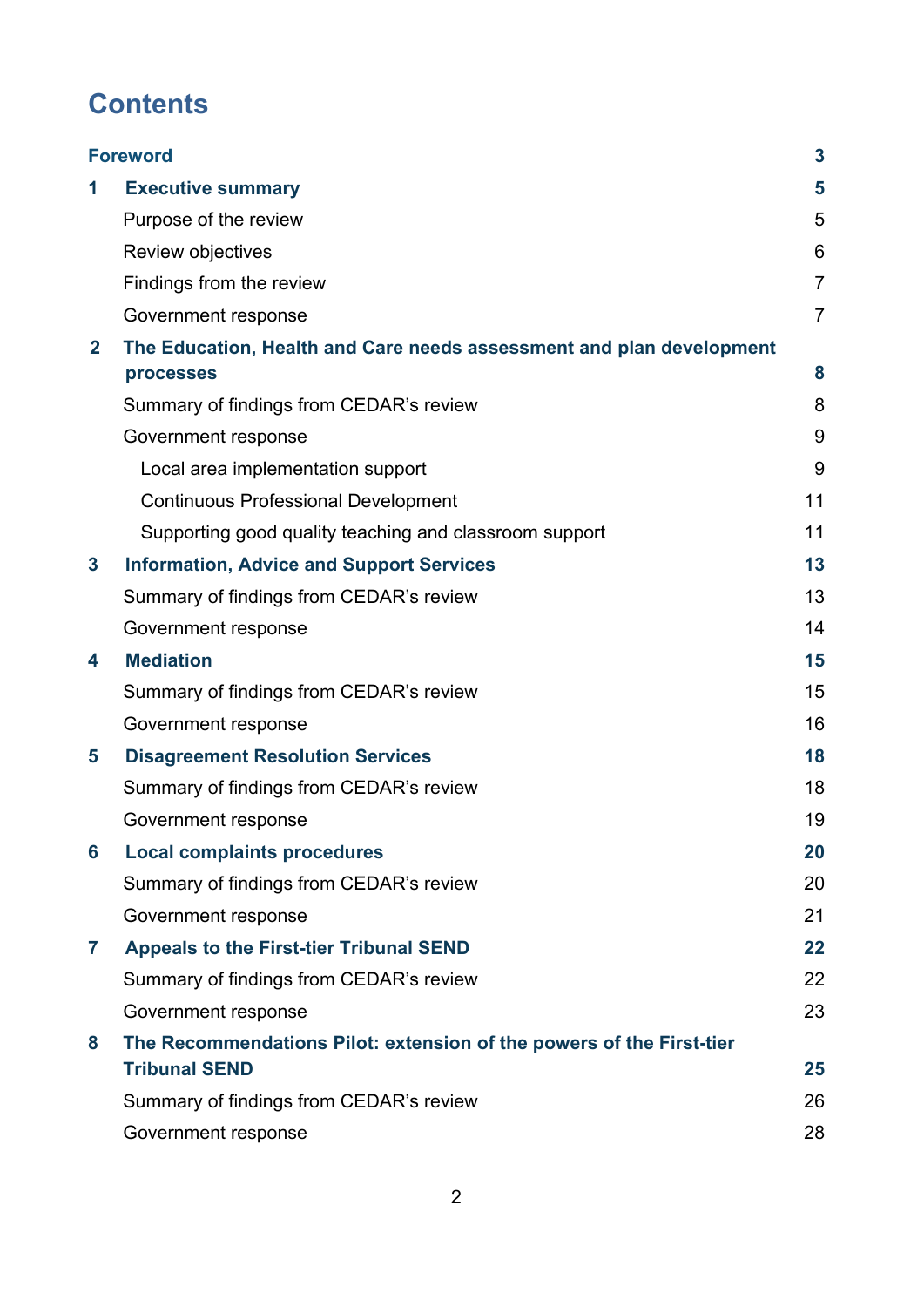# <span id="page-2-0"></span>**Foreword**

#### **From the Minister of State for Vulnerable Children and Families and the Minister of State for Justice**

Our vision for children with special educational needs and disabilities (SEND) is simple: that their aspirations are as high as any other young person's, that they achieve well at school and college, and lead fulfilling, happy lives.

The reforms to the SEND system under the Children and Families Act 2014 introduced a more collaborative and holistic approach to supporting children and young people with SEND, putting them and their families at the centre of the Education, Health and Care (EHC) needs assessment and plan development process.

We designed the system to be less confrontational so that any disagreements about how a child or young person with SEND should be supported could be resolved at an early stage, ensuring that support is put in place with minimum delay. However, there will always be a small proportion of cases where agreement cannot be reached between the parents or young person and the LA or health agencies, and for these there are statutory routes to resolve the disagreement.

In drawing up legislation, we listened to the concerns of families who had experienced sometimes protracted and stressful journeys to obtain the right support for their children. We therefore included a commitment in the 2014 Act to review arrangements for disagreement resolution to see how they are working for children, young people and their families.

We also listened to families and stakeholders who told us they wanted a single route to raise concerns about education, health and social care in relation to EHC plans. We therefore ran, in parallel with the review, a pilot in the First-tier Tribunal SEND, whereby judges had the power to make non-binding recommendations about health and social care aspects of EHC plans, at the same time as making orders on the educational aspects.

The independent review and the Tribunal pilot have identified good practice, and areas for development. In response, this government report sets out steps to highlight effective practice and to support the workforce, while at the same time looking at ways in which the government might further improve the SEND system.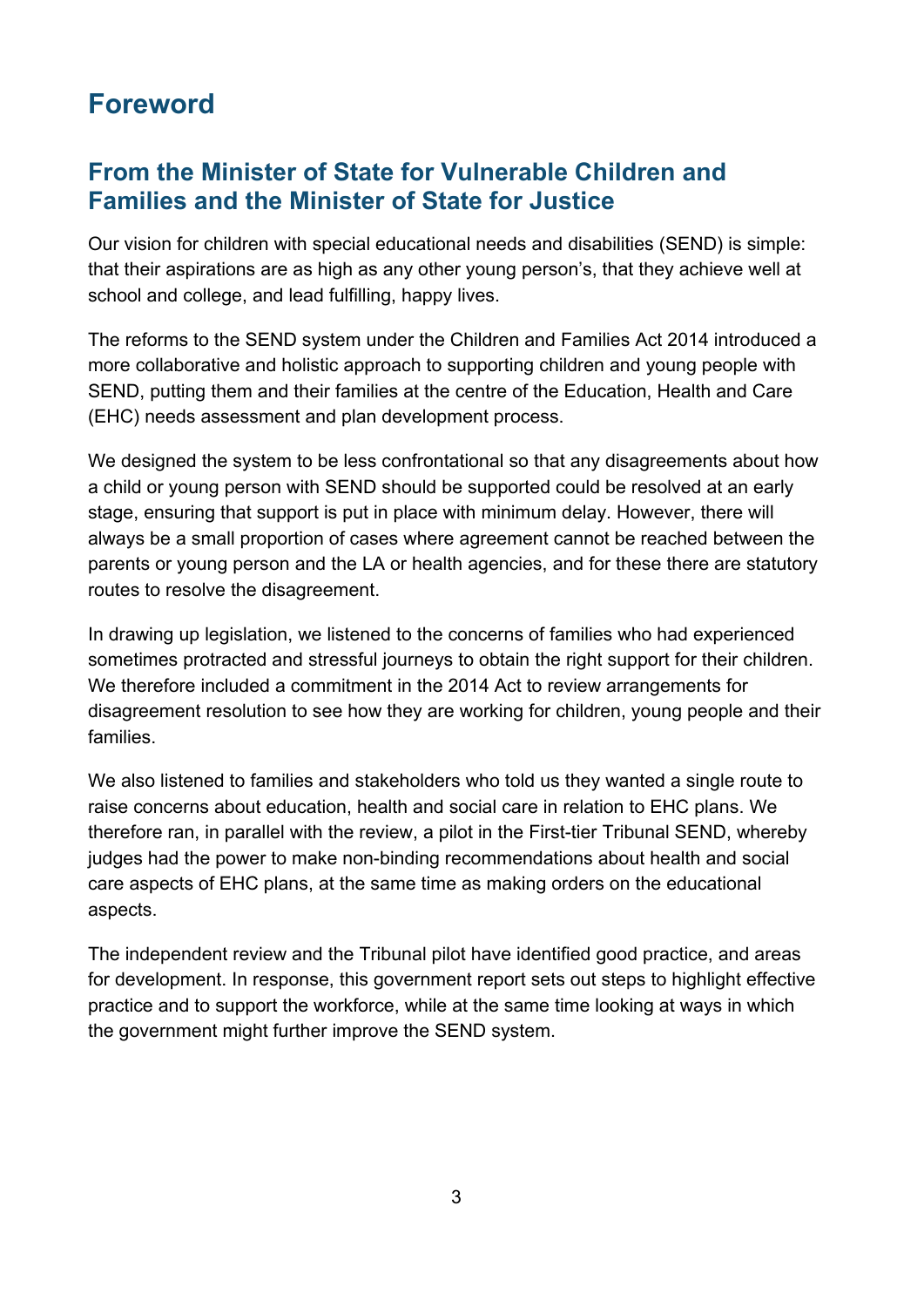We have already made the biggest reforms to the SEND support system in a generation by placing children and their families at the heart of the system. Improvements set out in this report seek to embed our reforms further and ensure that families are well supported if disagreements do occur.

#### Edward Timpson MP The Rt Hon Sir Oliver Heald QC MP

Minister of State for Vulnerable Children Minister of State for Justice and Families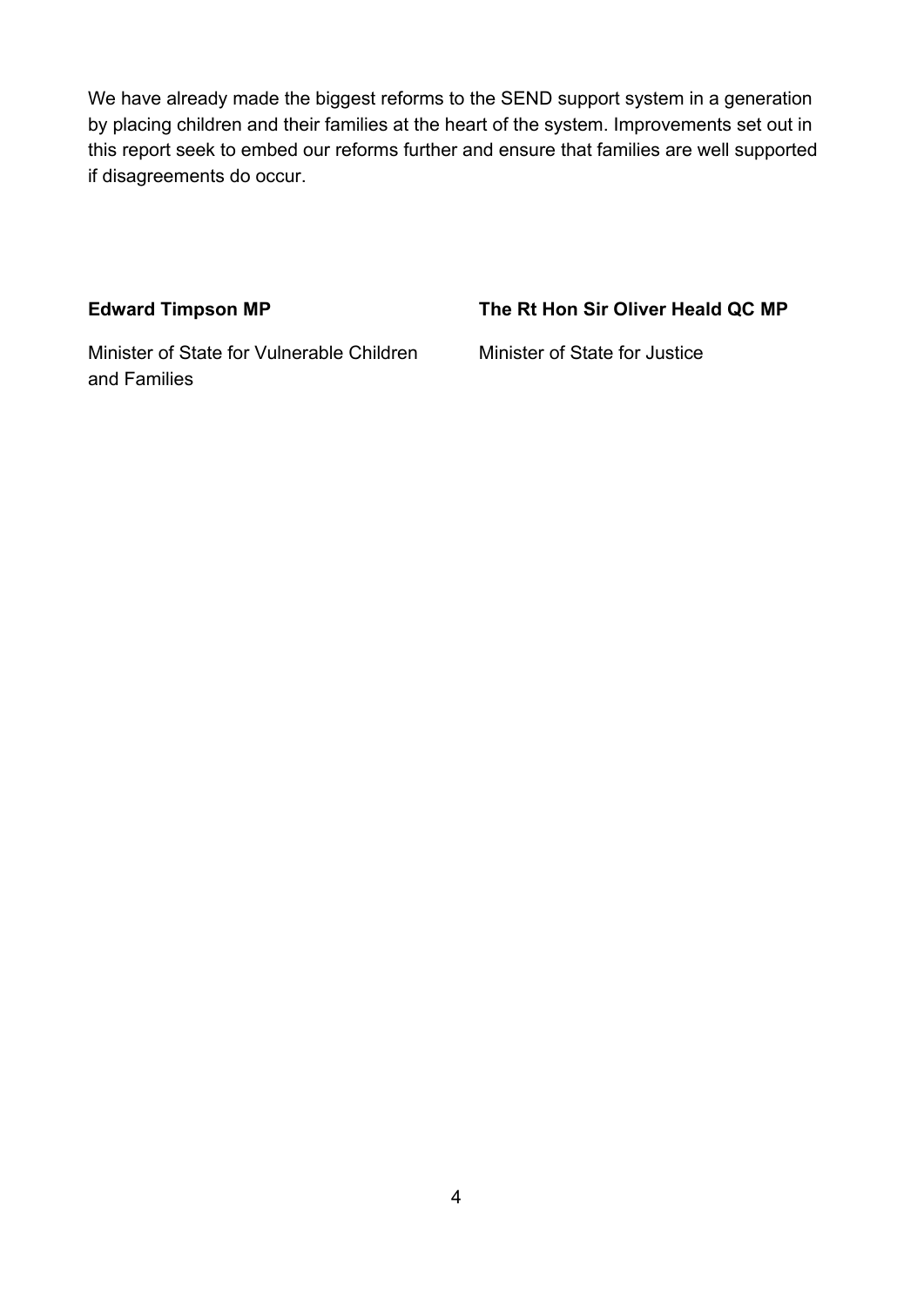# <span id="page-4-0"></span>**1 Executive summary**

#### <span id="page-4-1"></span>**Purpose of the review**

The Special Educational Needs and Disability (SEND) reforms set out in the Children and Families Act 2014 (the 2014 Act) were designed to make the SEND support system less adversarial for parents and young people and to promote better involvement of families. These reforms included:

- the replacement of Statements of SEN and Learning Difficulty Assessments (LDAs) with person-centred Education, Health and Care (EHC) needs assessments and plans that should be prepared with the full involvement of children, young people and parents;
- the requirement for parents and young people to consult a mediation adviser to see if mediation might be a suitable way to resolve a disagreement about an EHC needs assessment or plan before registering an appeal with the First-tier Tribunal SEND; and
- a requirement for local authorities (LAs) to make disagreement resolution services available to parents and young people for disagreements about any aspect of SEND provision.

Section 79 of the 2014 Act stipulates that the Secretary of State for Education and the Lord Chancellor must review how effectively disagreements about the exercise of functions under Part 3 of the 2014 Act (ie those relating to the SEND reforms) are being resolved. They must also report to Parliament before the end of the period of three years beginning with the earliest date on which any provision of Part 3 of the 2014 Act comes into force.

To inform the report, the Department for Education (DfE) commissioned the Centre for Educational Development, Appraisal and Research (CEDAR) at the University of Warwick to carry out an independent review of the whole system of disagreement resolution and to evaluate its effectiveness for parents, carers and young people. At the same time, government piloted a single route of redress for parents, carers and young people, giving the First-tier Tribunal SEND extended powers to make non-binding recommendations on health and social care aspects of EHC plans.

The aim of the review was to assess how well new and existing routes for redress are working for children, young people and families when there is a disagreement about identifying and/or meeting SEN. It focuses on the relatively small number of cases that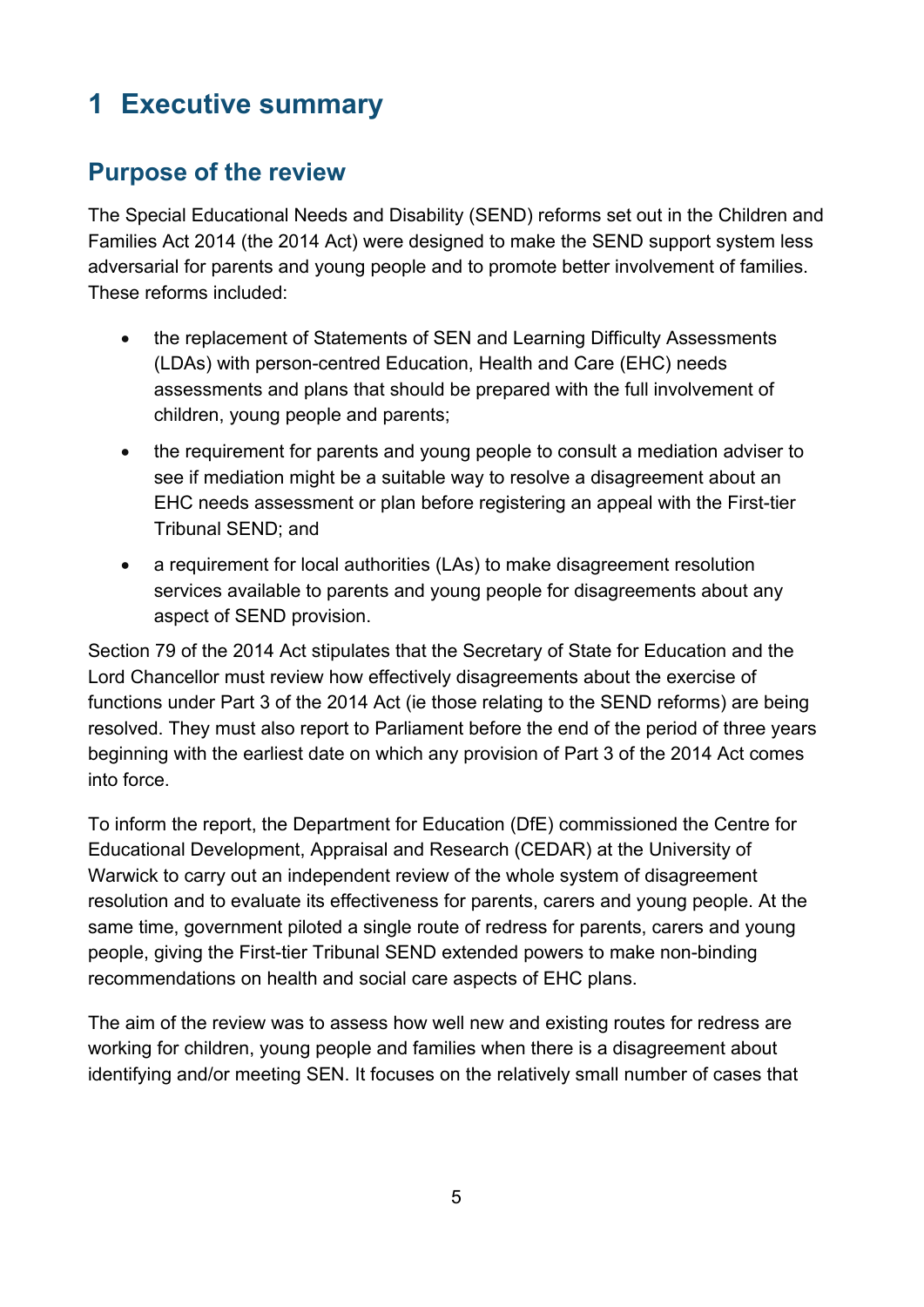result in disagreements with the LA and/or health commissioning bodies: only 5% of parents of children and young people who have EHC plans used a complaints procedure<sup>1</sup>.

[CEDAR's review](https://www.gov.uk/government/uploads/system/uploads/attachment_data/file/603487/CEDAR_review.pdf) does not seek to cover the SEND reforms overall, which are at an early stage of implementation. Other recent large-scale independent research undertaken with over 13,000 families with EHC plans issued in [2](#page-5-2)015<sup>2</sup> suggests families agree the reforms relating to EHC plans have been effective in including the wishes of parents (80%), delivering plans that are easy to understand (74%), achieving agreed outcomes for children and young people (62%) and resulting in most parents and young people being satisfied with the process overall (66%).

#### <span id="page-5-0"></span>**Review objectives**

The CEDAR review had six objectives:

- to examine whether the process of EHC needs assessment and plan development is successful in resolving and preventing disagreements at an early stage, including perspectives on the experience of appealing to the First-tier Tribunal SEND;
- to examine whether information, advice and support services and disagreement resolution services are helping to resolve issues at an early stage;
- to examine how successful mediation is in resolving issues without the need for recourse to the First-tier Tribunal SEND and to assess the cost savings of mediation;
- to examine whether education, health and social care complaint arrangements are working for children and young people with SEND and their parents; and
- to understand the experiences and learning from a pilot of 17 LAs to extend the powers of the First-tier Tribunal SEND to make non-binding recommendations on disagreements about health and social care aspects of EHC plans.

 $\overline{a}$ 

<span id="page-5-1"></span><sup>1</sup> Adams, L. et al. (2017) [Experiences of Education, Health and Care plans: a survey of parents and young](https://www.gov.uk/government/publications/education-health-and-care-plans-parents-and-young-people-survey)  [people. Department for Education 2016.](https://www.gov.uk/government/publications/education-health-and-care-plans-parents-and-young-people-survey) Henceforward Adams, 'Experiences of Education, Health and Care plans'.

<span id="page-5-2"></span><sup>2</sup> Adams, 'Experiences of Education, Health and Care plans'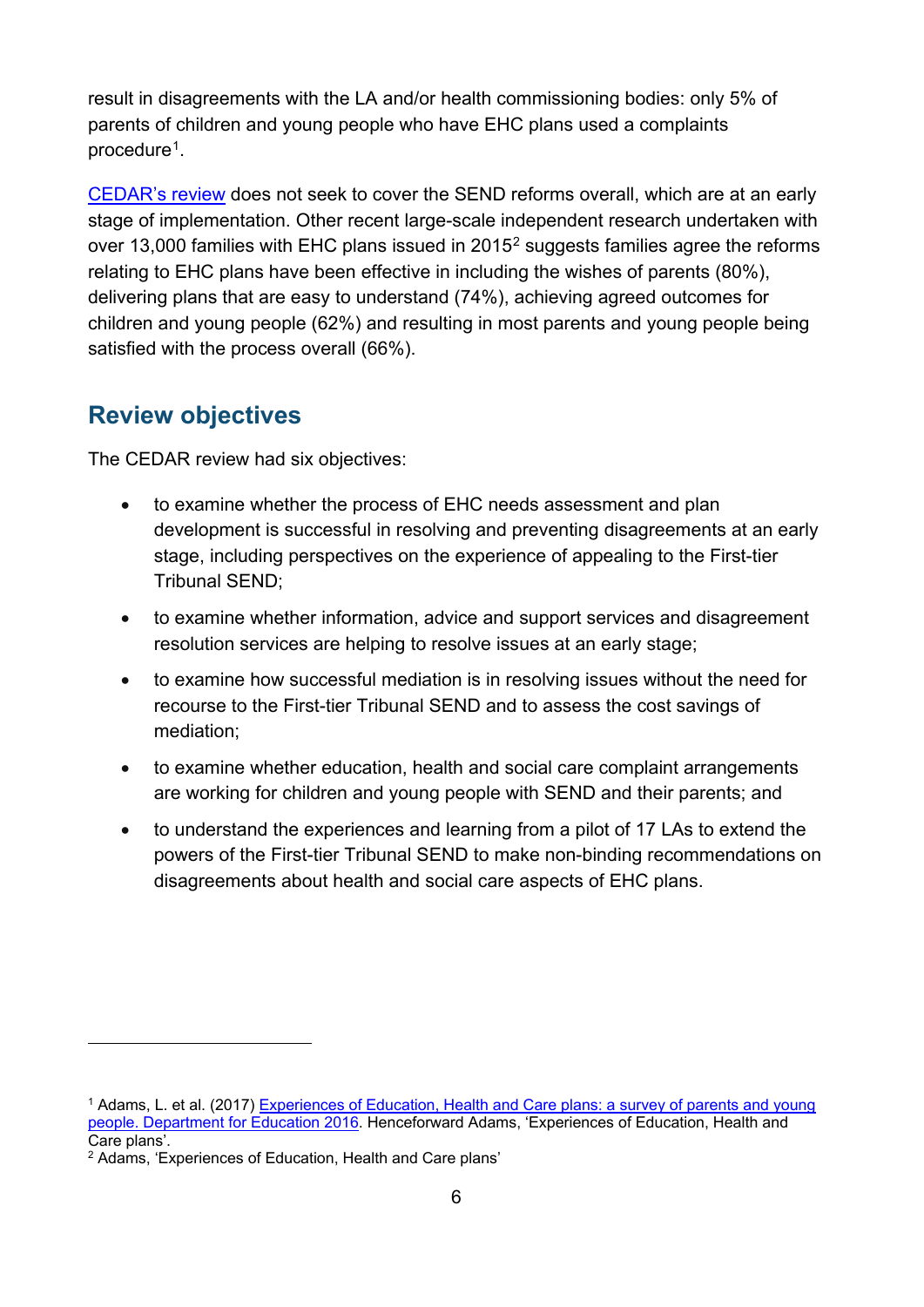### <span id="page-6-0"></span>**Findings from the review**

In their review, CEDAR make a number of positive findings and have also identified some areas where further development is needed.

Evidence suggests that where local areas have a person-centred approach and a strong Information, Advice and Support Service (IASS), this helps to reduce the number of disagreements and resolve them early. Evidence also suggests that mediation is effective in reducing the number of appeals to the First-tier Tribunal SEND and generates overall cost savings, especially to families. Evidence on the pilot enabling the First-tier Tribunal SEND to consider health and social care issues and make non-binding recommendations is limited, but early findings suggest that a Tribunal power of this kind improves joint working between education, health and social care partners.

The review also highlights issues with varied LA implementation of the SEND reforms, variation in IASS accessibility, low usage of Disagreement Resolution Services (DRS), variation in the quality of SEND mediation and, in some cases, ineffective local complaints procedures.

#### <span id="page-6-1"></span>**Government response**

We are already providing considerable financial and practical help to local areas to implement the SEND reforms. In addition to these, this report sets out new steps we intend to take, including:

- publishing good practice guidance developed as part of CEDAR's review and sharing this with local areas through regional networks and delivery support partnerships;
- supporting continuous professional development for LA staff at leader, middle manager and caseworker level;
- considering how best to channel government support for families from April 2018 (when transition to EHC plans will be complete) to encourage constructive early dialogue and to ensure effective signposting and support for disagreement resolution;
- supporting the mediation sector to introduce voluntary standards and accreditation of training programmes for SEND mediation;
- producing accessible guidance for families on the available routes for complaint and disagreement resolution; and
- introducing a two-year national trial of the expansion of the First-tier Tribunal SEND powers to make non-binding recommendations on the health and social care elements of EHC plans.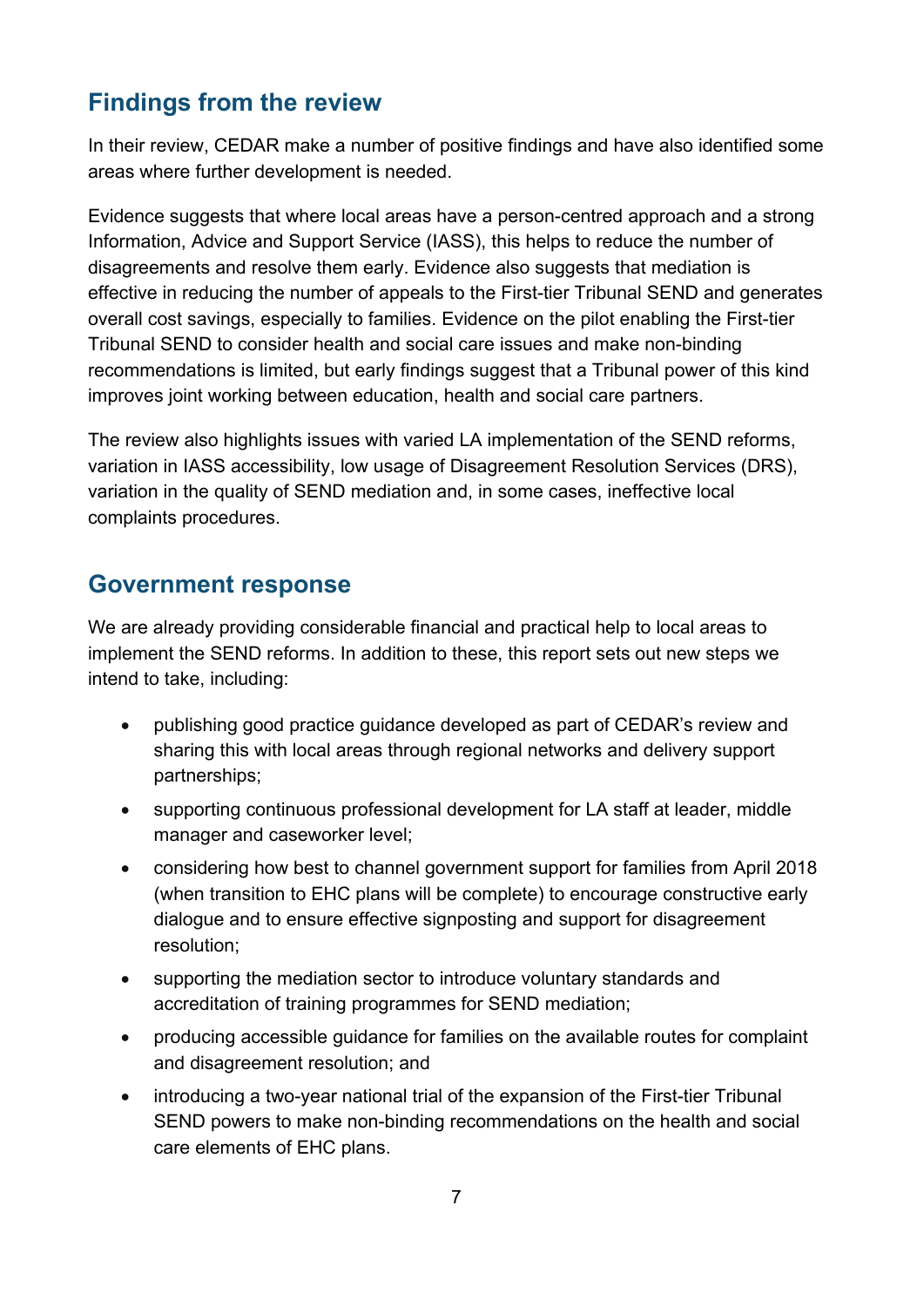# <span id="page-7-0"></span>**2 The Education, Health and Care needs assessment and plan development processes**

Preventing disagreements and resolving them quickly are crucial aspects of making the system less adversarial for families.

#### <span id="page-7-1"></span>**Summary of findings from CEDAR's review**

Most families do not challenge the decisions made by LAs – in CEDAR's sample of 40,952 decisions made across 109 LAs, only 7% of refusals to carry out an EHC needs assessment resulted in an appeal. Figures for appeals on refusals to issue an EHC plan and on decisions around the content of EHC plans were 12% and 6% respectively.

CEDAR's review highlights good practice in this area, especially where there is strong leadership. A joined-up, systemic, person-centred approach that includes face-to-face meetings at key points is successful in fostering agreement and supporting the early resolution of any disagreements that do arise.

CEDAR have highlighted good practice that appears to be reducing the number of appeals, for example early involvement of SEND team caseworkers and close working with families, schools and Special Educational Needs Co-ordinators (SENCOs). Other routes to reduce appeals include meetings with parents to discuss decisions to refuse to assess or to issue a plan, to explore what support can be offered through other means.

CEDAR report that, although there is some excellent practice, there is variation across the country in LA implementation of the SEND reforms. Some draft plans are not written to an appropriate standard and some timescales are not being adhered to. They report that a person-centred approach to decision-making is not always happening, early disagreement resolution is not always a priority and ineffective communication between SEND assessment caseworkers and parents sometimes contributes to adversarial disagreements.

CEDAR report that there is a lack of consistent standards for the quality and training of case officers and more senior staff. They highlight that there is variation in what is offered at SEN Support level in schools, and how this is communicated to parents.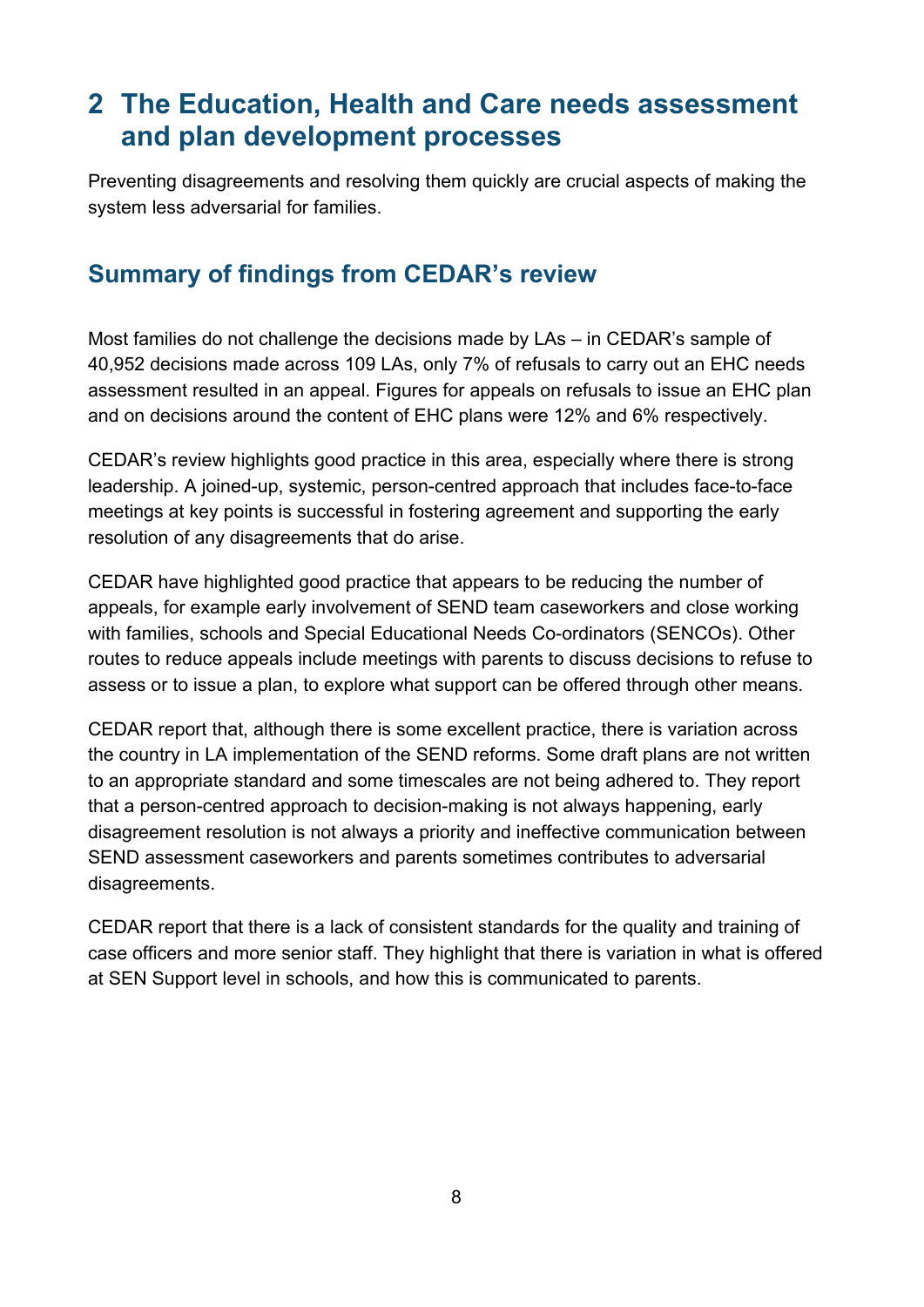<span id="page-8-0"></span>We are still in the transition period from the previous SEND system to the new SEND system, so it is still relatively early days for the new arrangements. It will take time for the culture we want to see to become embedded. To date, overall progress has been good, though we agree that variation in LA performance is too wide.

Despite challenges in implementing a large change programme, we are seeing positive results in wider feedback from parents and young people from the large-scale survey of families<sup>[3](#page-8-2)</sup>. The survey interviewed over 13,000 families with EHC plans issued in 2015 and found that 62% agreed that the help and support described in their plan will achieve outcomes agreed for the child or young person. In addition, almost eight in ten respondents (78%) reported that the nursery, school or college named in the EHC plan was the one they first asked for.

#### <span id="page-8-1"></span>**Local area implementation support**

 $\overline{a}$ 

To ensure successful implementation, government has invested in a significant package of support, both to support parents directly but also to support the system to reform and undergo large-scale change.

On the former, between April 2014 and March 2018, government has invested £60m to recruit and train Independent Supporters. These have provided independent one-to-one engagement to over 75,000 families to help them navigate the EHC needs assessment and plan development process. Independent Supporters sit alongside information, advice and support services described in the next chapter.

On the latter, we help local areas in a range of ways, including through direct support from our SEND adviser team, through promoting the sharing of good practice through LA regional networks, through new burdens funding and through a range of other organisations commissioned to support implementation.

Most recently, our strategic reform partner, the Council for Disabled Children (CDC) has published a [guide for health and social care professionals](https://councilfordisabledchildren.org.uk/help-resources/resources/identifying-social-care-needs-disabled-children-and-young-people) on producing good evidence for EHC plans as well as self assessment tools to support LAs and Clinical Commissioning Groups (CCGs) with their implementation. It has also produced [guidance](https://councilfordisabledchildren.org.uk/help-resources/resources/education-health-and-care-plans-examples-good-practice)  [on the content of EHC plans,](https://councilfordisabledchildren.org.uk/help-resources/resources/education-health-and-care-plans-examples-good-practice) with good practice examples for each section of a plan. We

<span id="page-8-2"></span><sup>&</sup>lt;sup>3</sup> Adams, 'Experiences of Education, Health and Care plans'. The survey was commissioned to inform the 2015 SEND Accountability Framework and is part of a programme of DfE research supporting implementation of 2014 SEN reforms. Parents and young people with EHC plans provided in 2015 were asked to complete the survey between July to November 2016. Overall, 13,643 responses were received.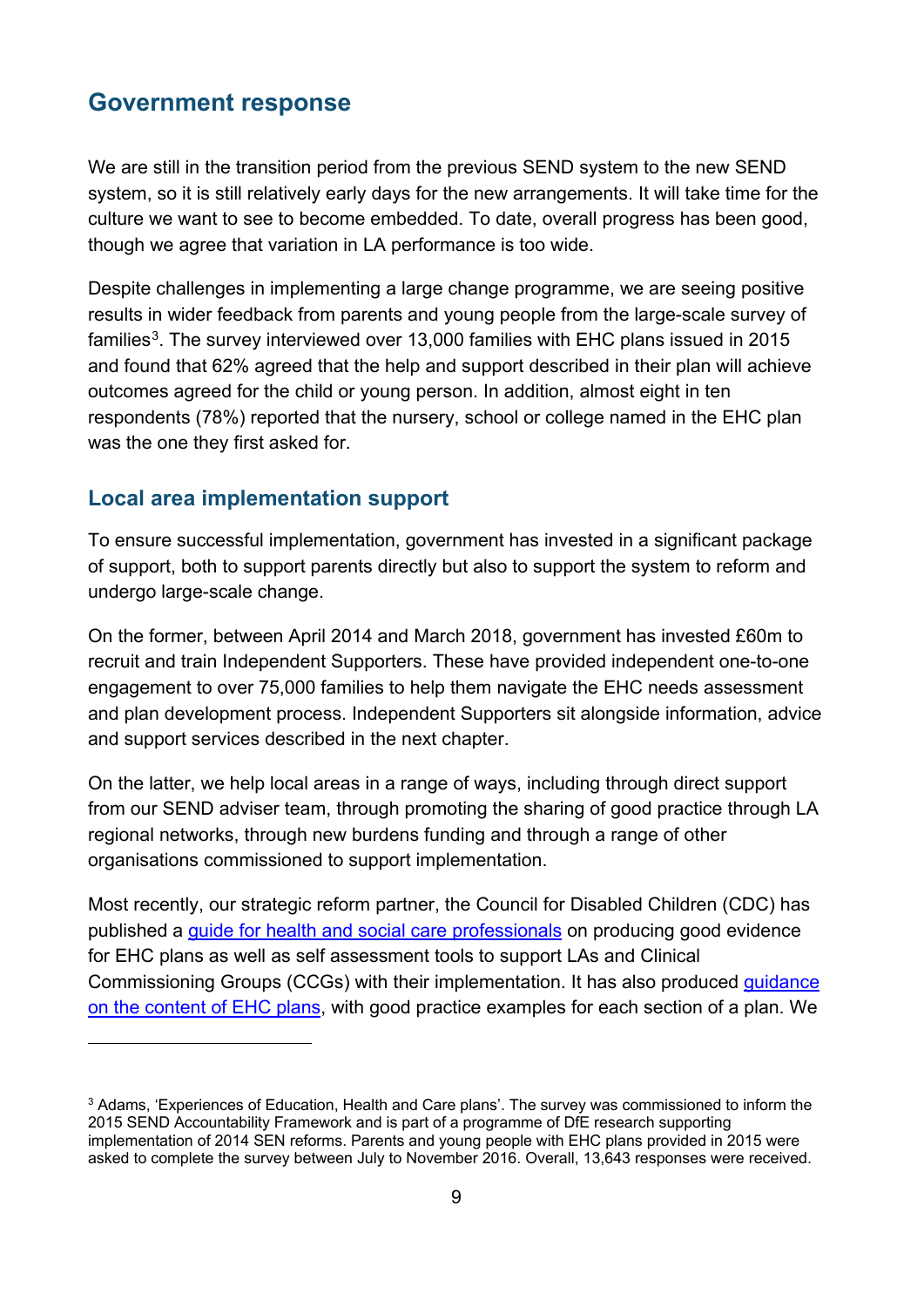have published a [web resource,](http://ehcpjourneys.com/wp-content/uploads/2016/04/Service-practice-checklist.pdf) based on research, that supports local areas in making the EHC plan process a positive experience for families.

Strategic engagement of parents through Parent Carer Forums (PCFs), and their national network (NNPCF), which DfE has funded since 2008, is having a significant impact on developing local SEND arrangements, including improving local commissioning, development of EHC plans and Local Offers. Membership of PCFs has increased significantly from around 55,000 in 2013-14 to nearly 80,000 in 2015-16. We are also supporting the work of the CDC and KIDS to increase young people's participation.

NHS provider contracts will, for the first time, from 2017-18, require health professionals to provide input into EHC plans within 6 weeks and DfE is a member of the Children and Young People's Group of the Transforming Care Programme, which aims to improve services for children, young people and adults.

DfE's recent [consultation on high needs funding reform](https://consult.education.gov.uk/funding-policy-unit/high-needs-funding-reform-2/) encouraged LAs to ensure the services and provision they offer best meets the needs of children and young people in their area. DfE has committed £23m of additional funding to support strategic planning of high needs provision. DfE is also allocating capital funding of over £200 million (over and above basic need funding) to help build new places at mainstream and special schools, and to improve existing places to benefit current and future pupils. LAs, through consultation with local stakeholders, should decide how best to spend their allocation to meet local needs.

From May 2016, Ofsted and CQC began inspecting local areas on their effectiveness in fulfilling their new duties for children and young people with SEND. All 152 local areas in England will be inspected over a period of five years and, as at 27 March, 23 inspection reports have been published. The inspections have identified a range of effective practice and areas for improvement across education, health and care. Seven local areas have been identified as needing to produce written statements of action and DfE, working with NHS England, will support these and will monitor implementation of the improvements. Ofsted included a summary of findings from the first eight local area SEND inspections in their [2015/16 annual report](https://www.gov.uk/government/publications/ofsted-annual-report-201516-education-early-years-and-skills) in December 2016, and will report on findings from the first year of inspections later in 2017.

<span id="page-9-0"></span>CEDAR have gathered good practice case studies whilst carrying out their review and we will publish good practice guidance for local areas. In order to promote it widely we will share this through our networks and delivery support programmes.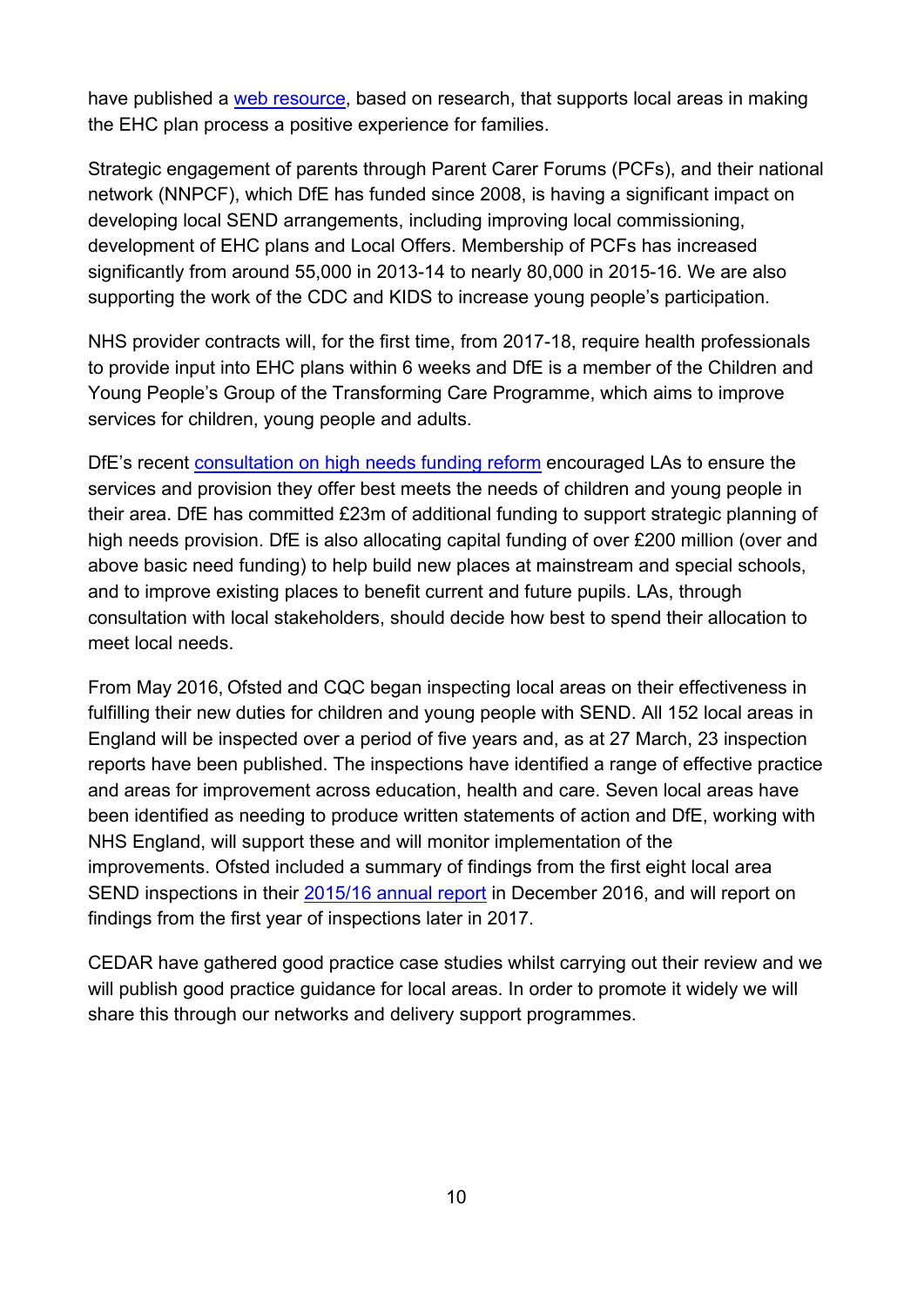#### **Continuous Professional Development (CPD)**

To embed reforms further and support better recruitment and retention of LA SEND staff, the workforce – from SEND leaders, through middle management, to caseworkers – needs to be well equipped with a range of high quality skills, abilities and knowledge. We want to ensure there is good engagement between LA staff and parents on individual EHC plans, that plans are legally compliant with clearly written outcomes and that the LA SEND workforce is confident and well supported with career development.

It is important that all LA SEND staff understand the law, make good-quality legallycompliant plans and decisions, set a person-centred ethos that involves families in decisions and provide good information to families on the available support. Senior leaders need strong strategic oversight in planning school places and local support. We ran a number of training events for senior managers in January and February 2017, led by the DfE SEND Adviser team and IPSEA (Independent Parental Special Education Advice), to assist LAs in interpreting and applying the legal requirements of the 2014 Act at key decision points. The training covered the decision whether to assess, the EHC needs assessment process, the decision whether to issue an EHC plan, the format and content of a plan and naming an education provider. All [training materials](http://www.sendpathfinder.co.uk/send-decision-making-and-the-law-workshops) used are publicly available so that parents and support organisations can use them.

We will work with LAs in the continuous professional development of their SEND officers (leaders, middle managers and caseworkers) as part of our future delivery support arrangements.

#### <span id="page-10-0"></span>**Supporting good quality teaching and classroom support**

The quality of teaching is central to ensuring that pupils with SEND, both those at SEN Support and those with EHC plans, are given the best possible opportunity to achieve positive outcomes. Every teacher is a teacher of children with SEN and disabilities, so it is important to ensure that this is mainstreamed within our National Professional Qualifications, training and best practice. We are supporting the school and post-16 workforce to improve their skills in meeting the needs of those with SEND, through initial teacher training (ITT) and continuous professional development (CPD).

All ITT programmes train teachers to teach all pupils and students effectively, including those with SEND. In order to be awarded qualified teacher status, trainees must satisfy the [Teachers' Standards,](http://www.gov.uk/government/publications/teachers-standards) which include a requirement that they have a clear understanding of the needs of all pupils, including those with SEND, and are able to use and evaluate distinctive teaching approaches to engage and support them. We have funded 10 Teaching Schools and their ITT partnerships to initiate, develop and implement innovative additions to their training programmes. We have also developed specialist resources for ITT through the National College for Teaching and Leadership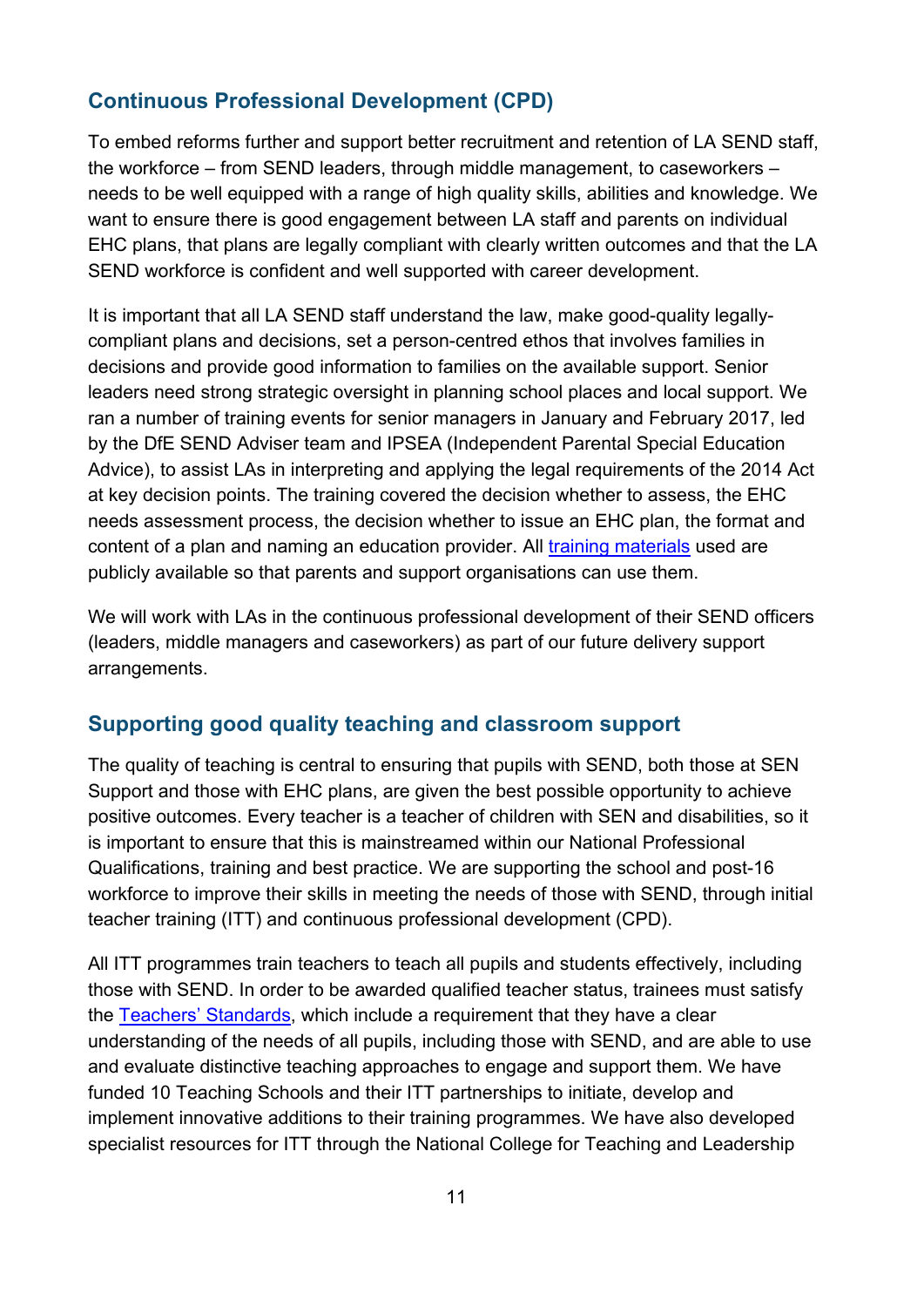(NCTL) and advanced-level online modules on areas including autism and speech and language needs to enhance teachers' knowledge, understanding and skills.

DfE has funded the National Association for Special Educational Needs' [SEND Gateway](http://www.sendgateway.org.uk/) and continues to support CPD which is published on the online portal, which offers education professionals free, easy access to high-quality information, resources and training. Their ['Focus On SEND'](http://www.nasen.org.uk/newsviews/newsviews.free-send-training-for-all-practitioners.html) is a package of free online CPD for all mainstream education settings, covering children and young people from 0 to 25 years, across England. We have contractors working with professionals in schools and post-16 provision, supporting the workforce, including leaders and SENCOs, to recognise the specific needs of the children in their settings and to work with them to identify the best support and interventions.

We have separately commissioned researchers to review published evidence, survey mainstream schools and colleges and carry out case studies with a view to identifying effective SEN support. We intend to publish the findings of this research later in 2017 in the form of an online 'what works' resource designed to support teachers in school and colleges with practical, evidence-based advice.

We have taken a range of actions to improve the capacity of the further education sector in meeting the needs of young people with SEND. This includes funding the Education Training Foundation (ETF) to support a consortium of partners to develop and deliver an evaluation and needs analysis, teacher training and CPD modules, a self-assessment tool, guidance, collaborative practice events and development for organisations, leaders and practitioners.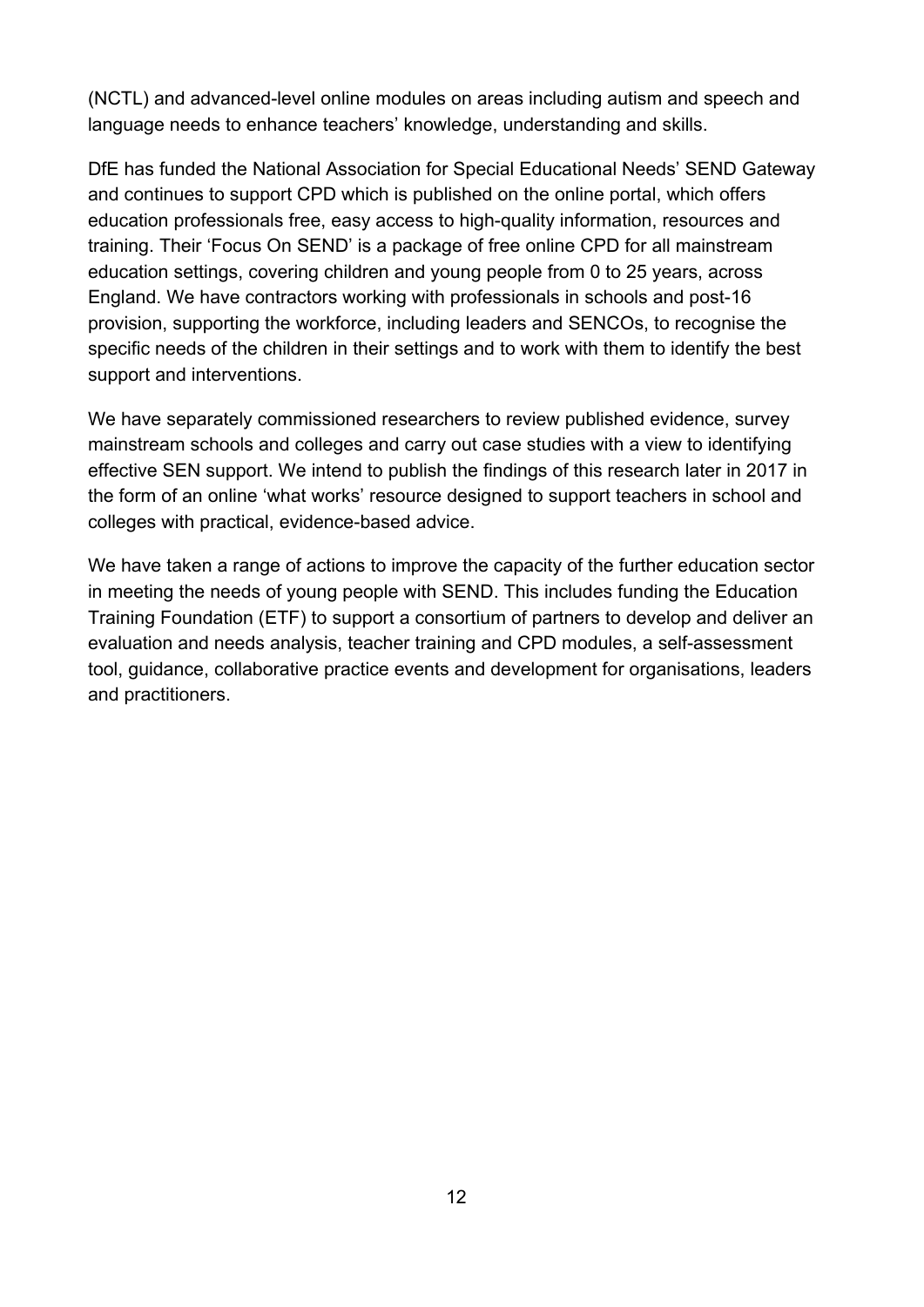# <span id="page-12-0"></span>**3 Information, Advice and Support Services**

LAs are required to have local information, advice and support services (IASS) available for children and young people with SEND, and for parents. IASS cover all aspects of SEND, including health and social care support. They signpost to other organisations that can offer more specialist support as necessary, including mediation and disagreement resolution services.

IASS provide information and advice on the LA's processes for resolving disagreements, complaints procedures and means of redress. They also provide help when things go wrong, including making families aware of LA services for resolving disagreements, supporting families in arranging or attending early disagreement resolution meetings and supporting families in managing mediation, appeals to the First-tier Tribunal SEND and SEND complaints.

Government provides support to IASS in two ways:

- by funding a national support organisation the IASS Network (based at the Council for Disabled Children) – that provides training, networking and good practice sharing; and
- since April 2014, providing each IASS with £25,000 per year.

### <span id="page-12-1"></span>**Summary of findings from CEDAR's review**

CEDAR found that when IASS work well (including when they have good local knowlege and when they offer practical support), it helps inform and support parents, reduces disagreements and supports solutions. In many cases IASS were often valued by parents who used them and by LAs who worked with them.

However, CEDAR highlight issues on accessibility, how various roles supporting parents fit together and the impartiality of IASS.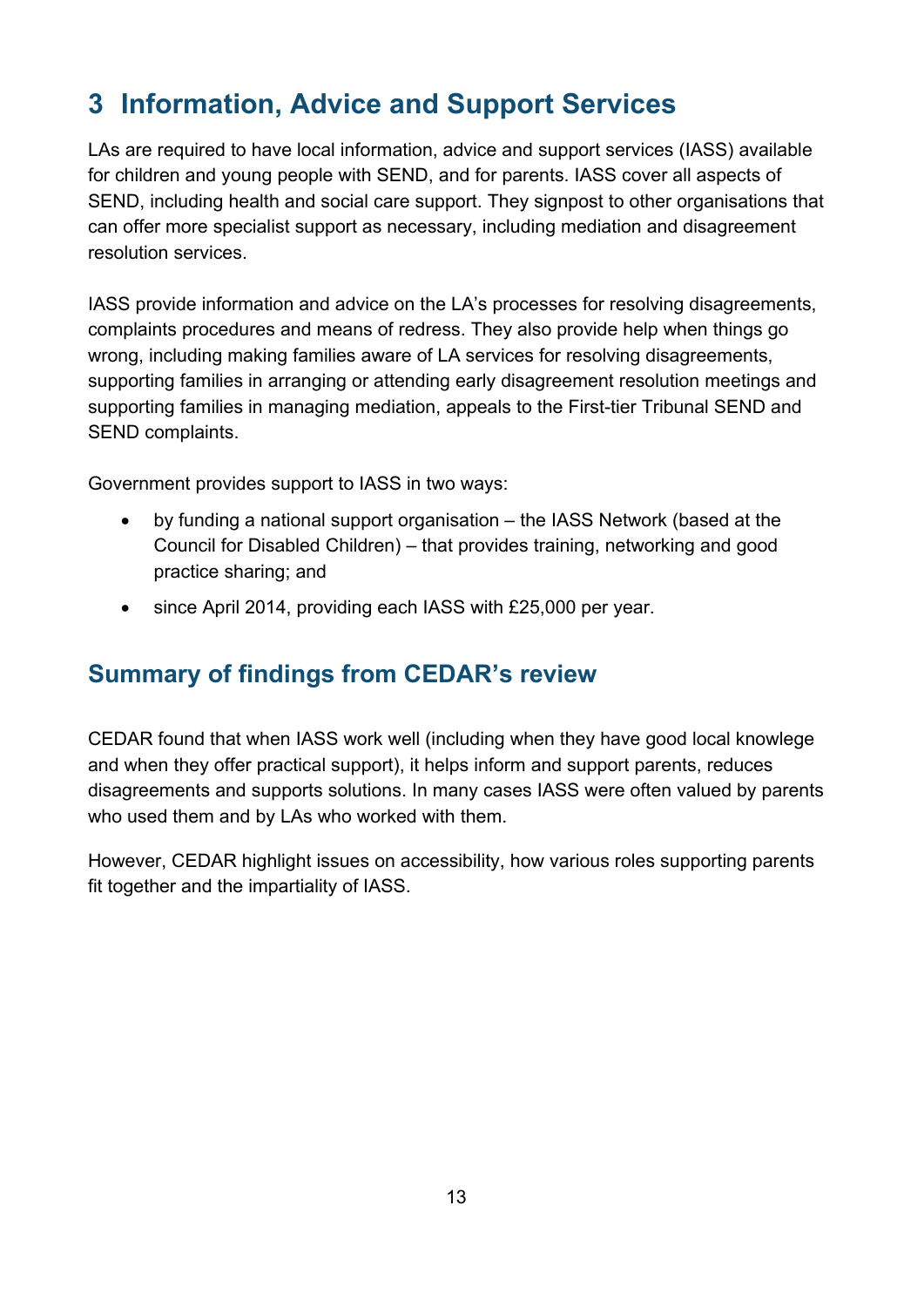<span id="page-13-0"></span>IASS are part of a wider package of family support. In addition to the funding and support for IASS, we have also resourced other elements that are important in ensuring that families are informed and supported, and that strategic decision makers take account of their views. These include Independent Supporters, PCFs (and the NNPCF), a project to improve young people's participation in local and national decision-making, and a free national helpline and online support, run by Contact a Family, for parents and young people with SEND.

The IASS Network, funded by DfE and run by the CDC, has published national quality standards for IASS, including on the provision of information and advice, supporting individuals and for professional development and training. Feedback from IASS users<sup>[4](#page-13-1)</sup> is overwhelmingly positive with 94% reporting their local service to be 'helpful', 'very neutral, fair and unbiased' (96%), effective in making a difference (90%) and that they would recommend it to others (95%).

The large-scale survey of families<sup>[5](#page-13-2)</sup> with EHC plans in 2015 sets out that two thirds of parents and young people (66%) said they had been informed about the information, advice and support available generally during the EHC plan process. The majority of those informed (81%) had gone on to use this.

Building on the funding and programmes we have put in place to date, we are currently considering how best to channel government support for families from April 2018, working with voluntary and community sector partners, parents and young people and organisations which represent them. We will set out our plans for April 2018 (when transition to EHC plans will be complete) and beyond by autumn 2017.

To support access to clear information for families on disagreement resolution processes we will continue to provide support and challenge to LAs on their Local Offers, and also provide further accessible guidance on the routes available for raising disagreements and complaints.

 $\overline{a}$ 

<span id="page-13-1"></span><sup>4</sup> The [IASS national outcomes data pilot](https://councilfordisabledchildren.org.uk/information-advice-and-support-services-network/resources/iass-user-feedback-pilot) published user feedback from 20 services and 940 users.

<span id="page-13-2"></span><sup>5</sup> Adams, 'Experiences of Education, Health and Care plans'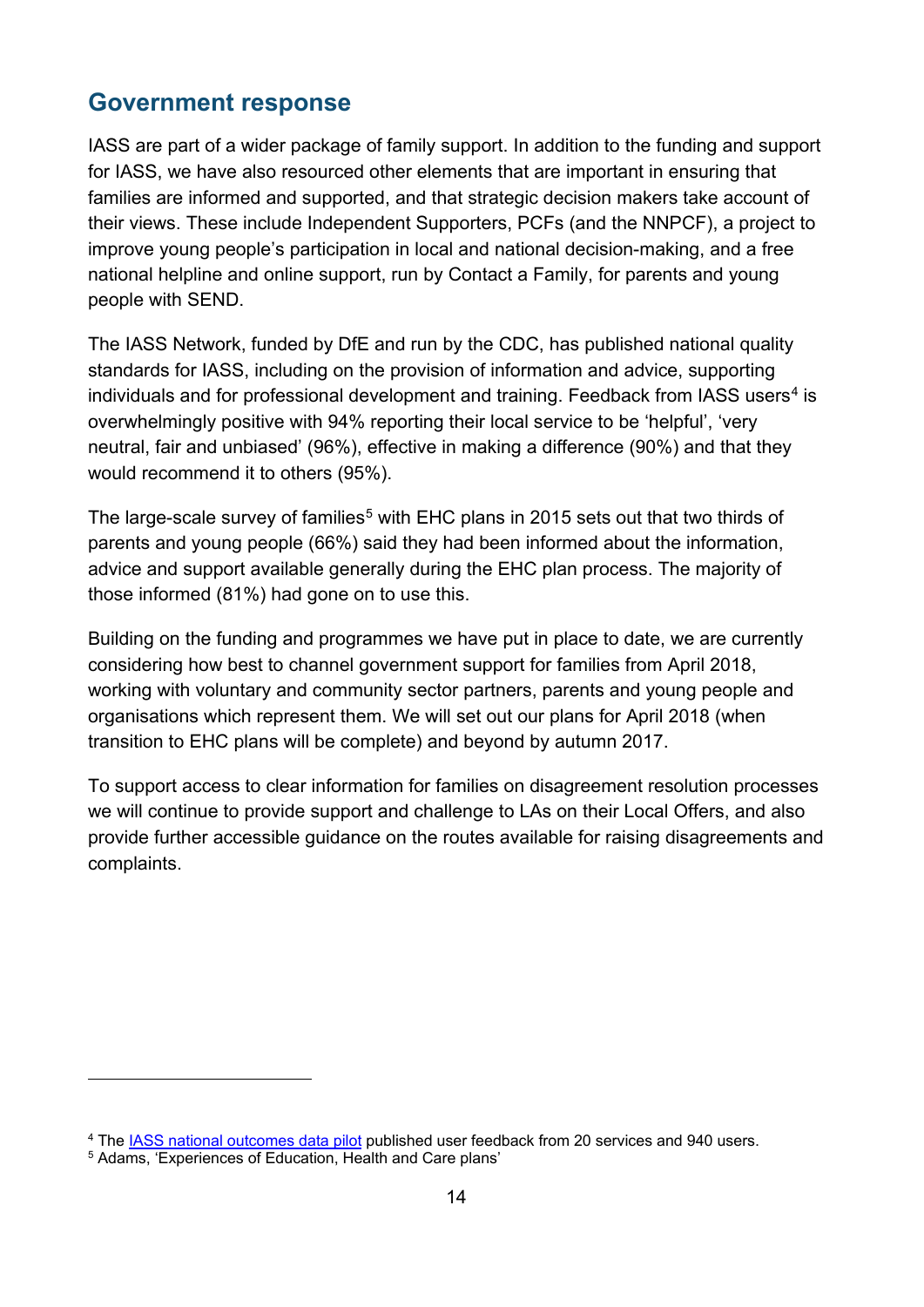# <span id="page-14-0"></span>**4 Mediation**

Every LA must commission an independent mediation service that is available to parents and young people. Before making an appeal to the First-tier Tribunal SEND about LA decisions relating to an EHC needs assessment or plan, parents and young people must (unless the appeal is only about the school or educational institution named) contact the mediation service to discuss whether mediation might be a suitable way of resolving the disagreement – this is known as 'mediation advice'. The subsequent decision whether or not to take up mediation is voluntary for parents and young people. Mediation can also be used by parents and young people seeking to resolve disagreements about the health and/or social care elements of an EHC plan, which cannot currently be heard by the First-tier Tribunal SEND.

#### <span id="page-14-1"></span>**Summary of findings from CEDAR's review**

Reasons given for take-up of mediation included the speed of resolution and the mediator being properly trained, independent and impartial. Factors increasing the likelihood of successful mediation included good preparation beforehand, open engagement by both parties and independent support for parents and for children and young people.

CEDAR's report shows that mediation reduced the likelihood of disagreements escalating to an appeal to the First-tier Tribunal SEND by 14 percentage points. Of the 3,003 parents in the 109 LAs that CEDAR surveyed, 42% of those that contacted mediation for mediation advice made a decision to take up mediation. Only 22% of those who took up mediation following mediation advice went on to appeal, compared with 36% who did not take up mediation. This positive association between mediation and reduced appeals significantly increased over time suggesting we might see a greater impact as mediation is embedded in the system. Improved relationships between the parties was also seen as a positive outcome of mediation.

In addition, mediation generates overall cost savings, when LA, First-tier Tribunal SEND and parental costs are taken into consideration. Average costs avoided are £499 per case, aggregated to £636,462 for the 1,275 cases identified in the review where mediation was taken up, which is likely to be a significant underestimate due to the cautious methodological approach adopted.

There is potential for a reduction in the number of appeals if mediation is well-employed by mediators who understand SEND. While some SEND mediators had received training in SEND law, others had not. Concerns were expressed about the lack of nationallyrecognised accreditation and/or national standards for becoming a SEND mediator.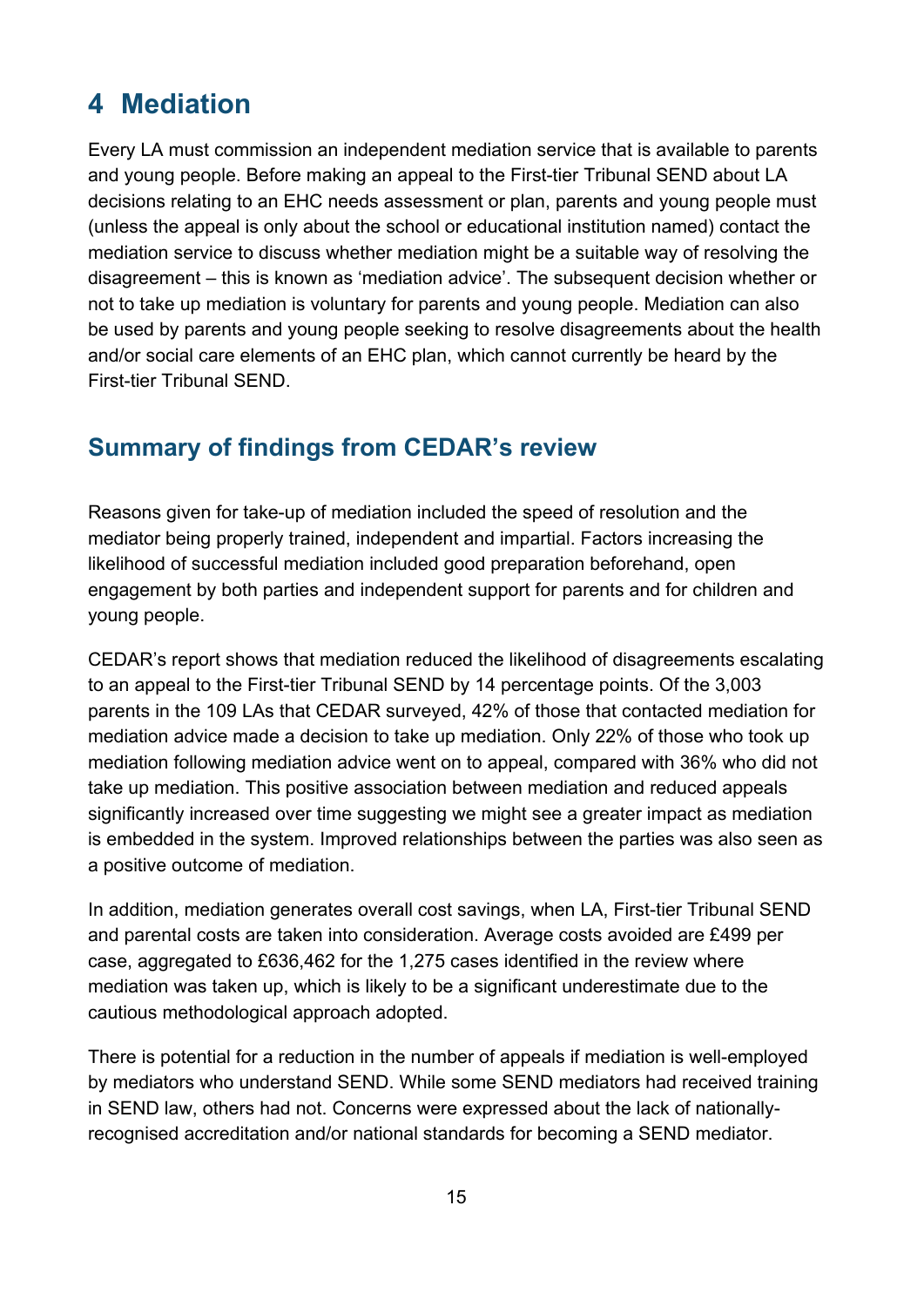While recognising it was not absolutely necessary for mediators to be experts in SEND. many considered that some knowledge of SEND legislation and processes is essential to ensure the confidence of parents and to resolve issues at this stage.

CEDAR received good feedback about the information on mediation in LA decision letters. However, the quality of LA implementation of mediation varied with respect to contracts, promotion in the Local Offer, responses to parental requests for mediation and occasionally compliance with agreements made at mediation.

Some parents commented that mediation could be stressful, time-consuming and potentially added an additional hurdle on the route to obtaining the right support for their child, especially where a positive outcome was not achieved. Evidence suggested that mediation is not being used routinely for health and social care issues and that there are local variations in the engagement of health and social care professionals in mediation meetings.

#### <span id="page-15-0"></span>**Government response**

We want to ensure families and LAs have confidence in mediation and are reassured during the process that the mediator understands the context and how children or young people with SEND should be supported. The introduction of standards and accreditation for SEND mediators would set a minimum expectation of quality and provide a means by which both families and LAs could judge the expertise and competence of mediation organisations.

It is a requirement under the SEND Regulations 2014 for SEND mediators to have sufficient knowledge of SEND and legislation relating to SEND, health and social care to be able to conduct mediation, but there are no defined standards. Mediators should be able to question the feasibility of what is being agreed in a mediation meeting, and their knowledge of SEND can be used to help frame the right questions, rather than establish them as legal experts. We want to ensure families and LAs continue to attend mediation without additional legal support and introducing standards and accreditation should help inspire confidence.

We will therefore support development of a light-touch, voluntary system of standards and accreditation, overseen by one or more of the existing mediation bodies. We will do this by supporting a working group of representatives from the mediation sector to develop, establish and informally consult on:

• a common set of quality standards for SEND mediation, based on those already used by mediation bodies and organisations;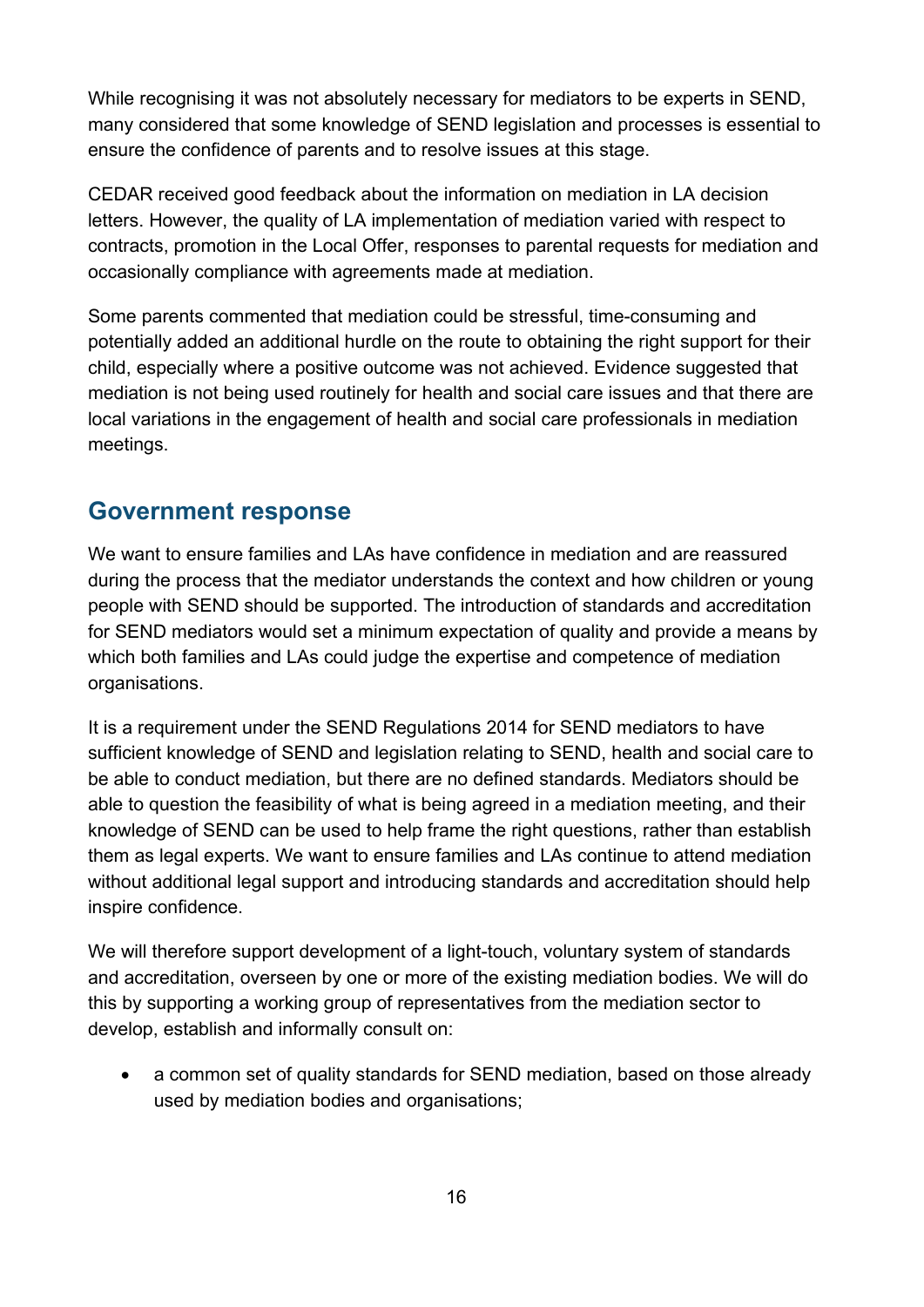- a light-touch system of accreditation for training and continuous professional development based on existing models; and
- a mechanism for oversight of the process.

We are considering revising the SEND Code of Practice later this Parliament. As part of this revision, we will consider making the requirements in the Code for mediator accreditation stronger and clearer.

Evidence from the review suggests that, when families take up mediation, they are less likely to proceed to a First-tier Tribunal SEND appeal. It also suggests that mediation is less used for health and social care disagreements. We therefore want to make sure that all families are aware of LA mediation services and how they can use them to resolve disagreements at an early stage.

As part of government's consideration of family support services, set out in Chapter 3, we will look at how we can ensure families are signposted effectively to mediation services and supported through the process, including on making a decision about whether mediation is the right approach for them. We will also provide further accessible guidance on the different routes for complaint.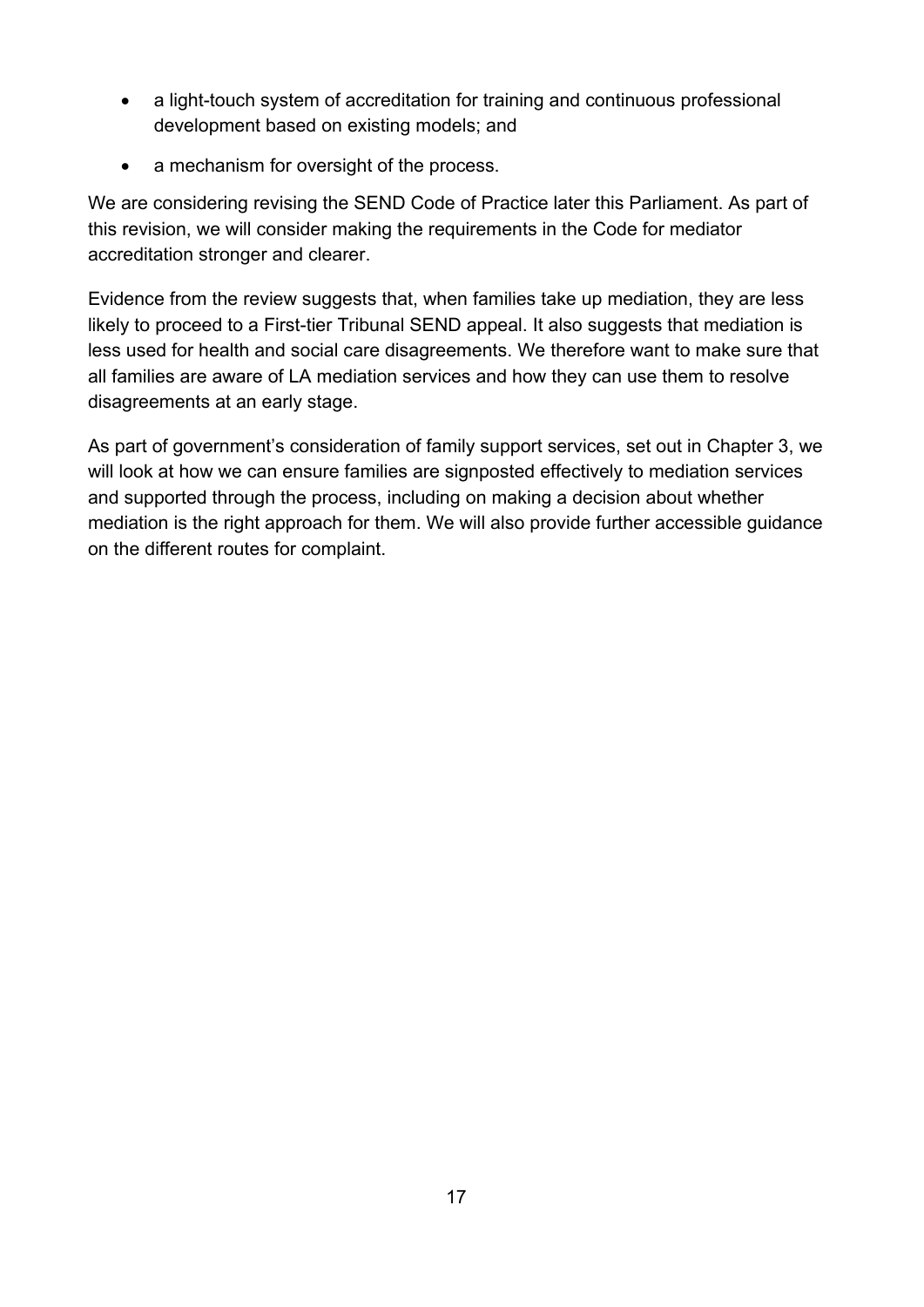# <span id="page-17-0"></span>**5 Disagreement Resolution Services**

Disagreement Resolution Services (DRS) cover all children and young people with SEND, not only those with EHC plans. The services are similar in nature to mediation, but there is no requirement to use them. DRS focus on resolving four types of disagreement that are not eligible to be taken to the First-tier Tribunal SEND:

- how SEN duties are carried out by the LA or education setting;
- the SEN provision made by an educational setting;
- health or social care provision in relation to EHC needs assessments and plans; and
- disagreements between LAs and CCGs about EHC needs assessments and plans.

#### <span id="page-17-1"></span>**Summary of findings from CEDAR's review**

CEDAR indicate that DRS have the potential to be useful, but are not being used to the extent that mediation services are – over half of the 42 LAs responding to CEDAR's surveys reported no use of DRS during 2014-15 or 2015-16.

Although DRS can be used for a number of reasons, they have been used mainly to seek to resolve disagreements about the special educational provision being made in an educational setting (73% of cases in Year 1 and 57% in Year 2). LAs interviewed suggested that DRS may be of particular use in disagreements about health provision or helping schools resolve difficult cases. Where DRS were used, it was reported that the issues were resolved and communication improved.

The process is the same as for mediation meetings, however there was a perception that the distinction between 'mediation' and 'disagreement resolution' was unhelpful and confusing for parents. Some LA staff, IASS staff and most parents did not know what DRS are and how they could be used. Some LA representatives felt that there was no need for DRS as they were already holding meetings focused on resolving disagreements.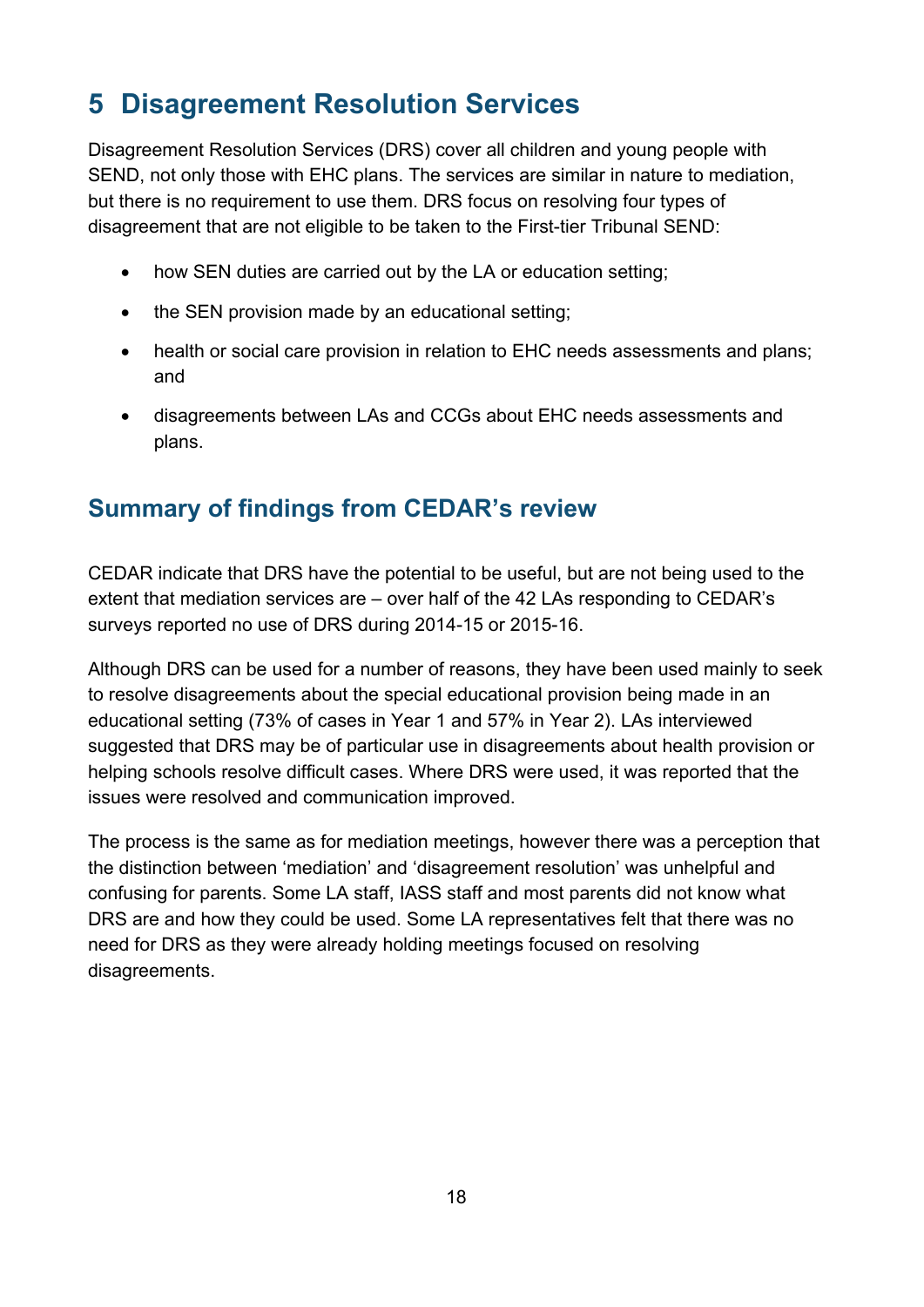<span id="page-18-0"></span>DRS provide an important service to families, with the potential to resolve a range of disagreements before, or while seeking, redress through local complaint routes and/or with the Local Government Ombudsman (LGO) or Parliamentary and Health Service Ombudsman (PHSO). Often, pursuing complaints through these routes can take time and prolong the stress to families. DRS could help to resolve issues early and to build or maintain relationships between families, commissioners and education providers. They could arguably also have benefits for the system if used to resolve disagreements between LAs and CCGs.

It is clear that DRS are not fully understood or used by families. We will investigate further whether DRS are being packaged or promoted as a way of resolving disagreements early and how much demand there is for them. This work will feed into the consideration of government support services for families, as set out in Chapter 3.

We are considering revising the SEND Code of Practice later in this Parliament. As part of this revision, we will consider the role of DRS and how they could operate within a 'single front door' approach alongside mediation services.

We want to ensure that information about DRS is provided widely, not just for those with EHC plans, so that DRS are used when they could be of most benefit. It is not always clear to families what the different complaint routes available are and how they fit together. We will develop accessible guidance setting out the routes of complaint available to parents and this will include information on DRS.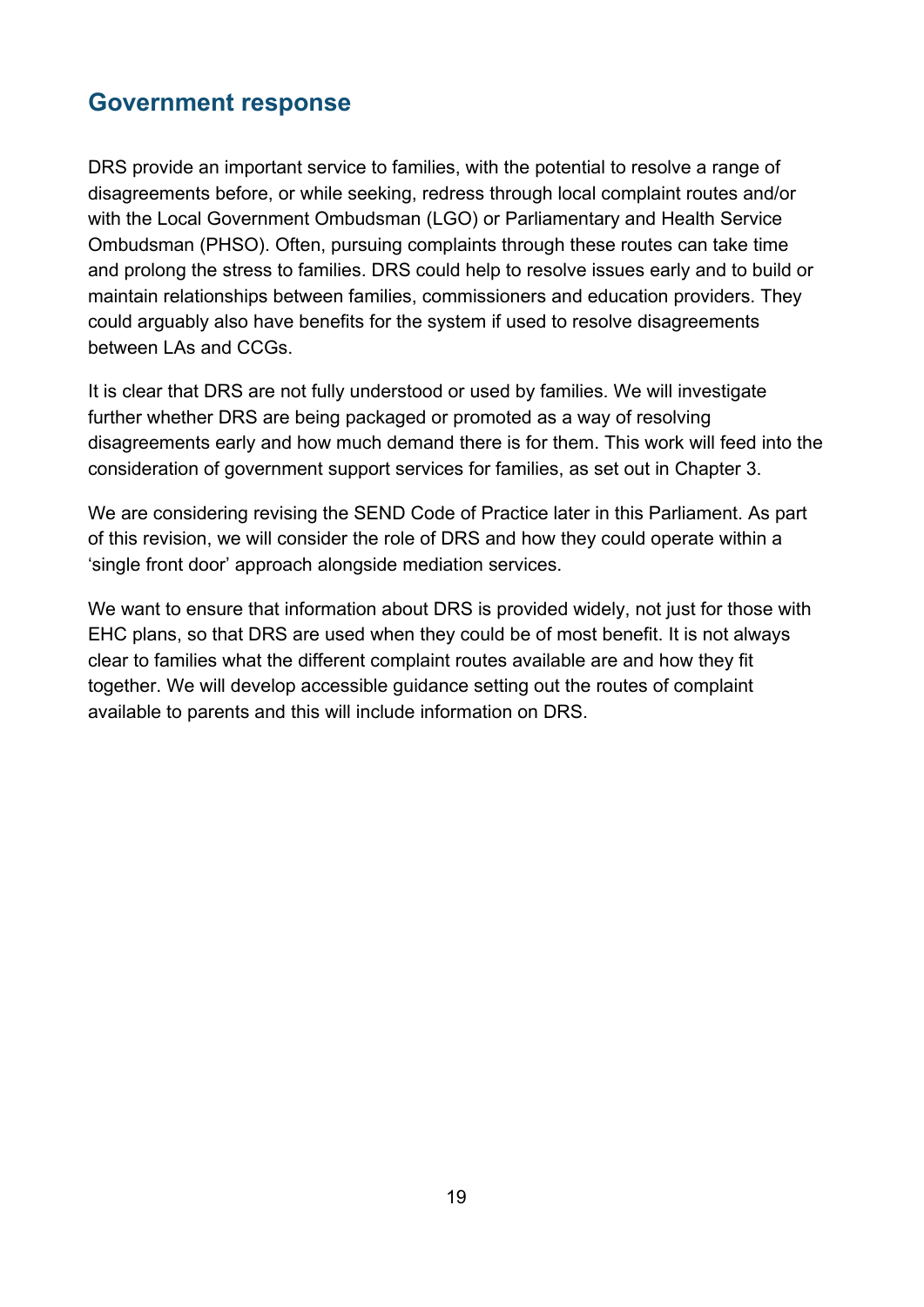# <span id="page-19-0"></span>**6 Local complaints procedures**

Disagreements about SEND that are not directly related to those parts of an EHC plan that can be appealed to the First-tier Tribunal SEND can be resolved via a number of local complaints procedures. Complaints about the way an LA or CCG has carried out its statutory duties can be made using the LA's or CCG's own complaints procedure, and escalated to the LGO or PHSO if necessary. There is also a range of other avenues for complaint in the NHS, depending on which part of the service the complaint refers to.

Complaints about how a school has supported a child with SEND are first dealt with through the school's own complaints procedure. If this does not resolve the complaint and the child has an EHC plan, the parent can take the matter up with the LA, which has responsibility for ensuring that the provision in a plan is delivered. If the child does not have an EHC plan, parents can complain to the DfE School Complaints Unit (for maintained schools) or the Education Funding Agency (for academies and free schools).

#### <span id="page-19-1"></span>**Summary of findings from CEDAR's review**

CEDAR found varied practice in dealing with complaints. Good practice involved a parent-centred approach with joint responses to SEND complaints from education, health and social care, meetings with parents and clear written responses setting out the actions that would be taken as a result of the complaint. This approach led to early resolution, satisfied parents and improved practice.

Where complaints processes were treated as an administrative burden, they often did not resolve disagreements. In such cases, parents sought other avenues of redress, sometimes using multiple complaint routes in parallel. Parents were dissatisfied when the complaint was ignored or not taken seriously, when the response to the complaint took too long to emerge, and when the response did not help to put the issue right.

<span id="page-19-2"></span>Information about how to make a complaint was not always easy for parents to find and there are no published statistics on SEND-related complaints other than rates of appeal to the First-tier Tribunal SEND.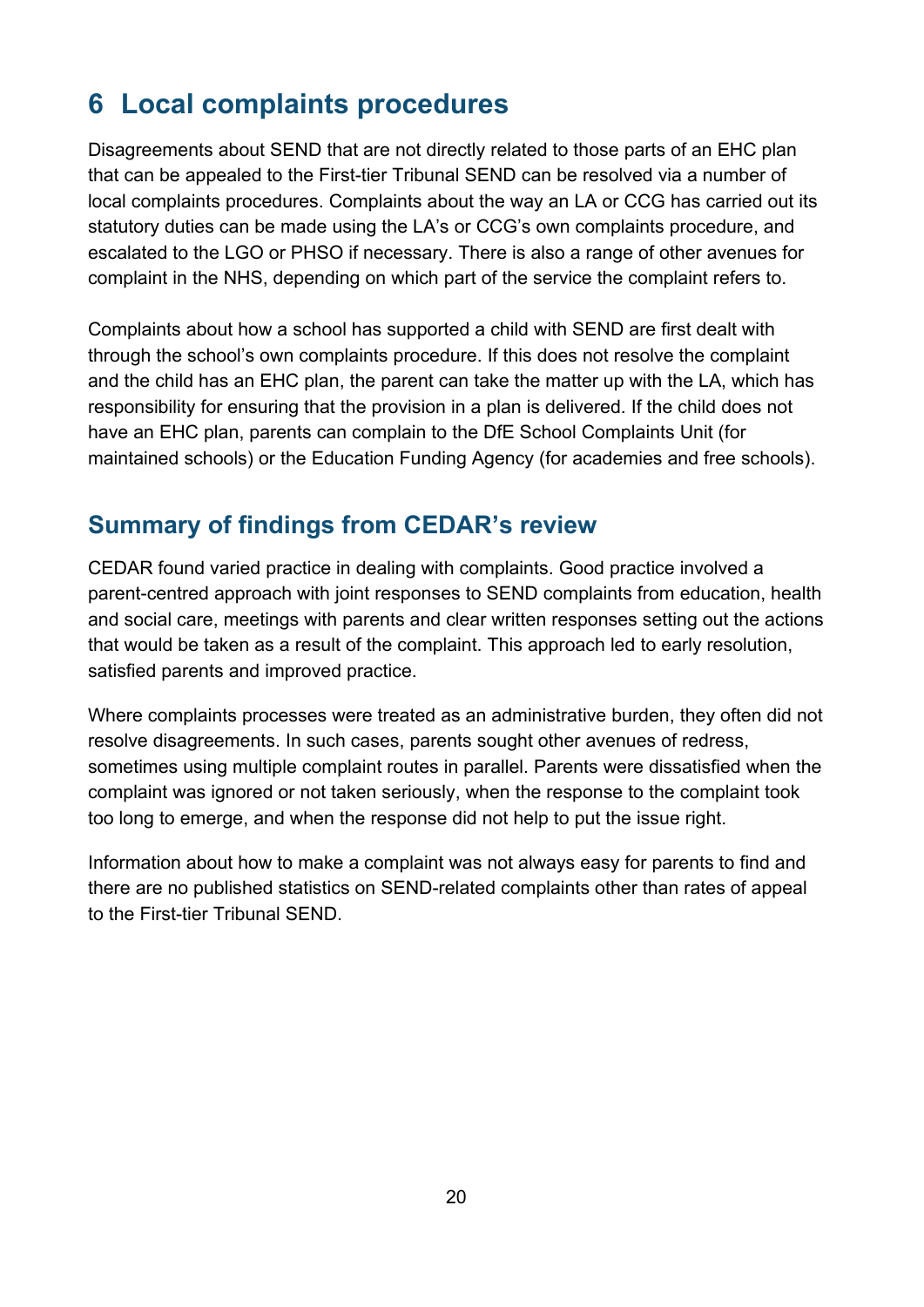Local complaints procedures, when they work well, are an important form of local accountability. They can ensure effective support, resolve disagreements and contribute to the continuous improvement of services. CEDAR highlight some excellent local practice in handling complaints. Through our forthcoming good practice guide we will share this with local areas.

It is important that families understand the different routes of complaint available to them, are provided with clear information about how to make complaints and are supported throughout the process. When considering family support services from April 2018, as set out in Chapter 3, we will look into strengthening the support available to families through the complaint process.

We will provide accessible guidance to families on the routes available for raising disagreements and complaints.

The LGO currently publishes decision statements, shares upheld decisions with Ofsted and sends annual letters to Chief Executives of LAs, giving them a useful insight to help identify weaknesses or areas that require review, and sometimes also recommends staff training or new procedures. The LGO is publishing a SEND thematic report later this year and produces annual reviews of local government complaints (the [latest report](http://www.lgo.org.uk/information-centre/reports/annual-review-reports/local-government-complaint-reviews) covers 2015/16). If the LGO spots that other children or young people may be affected by the issues raised, then they are also able to investigate further. We will continue to ensure our team of SEND advisers challenge local areas around complaints raised via the Ombudsmen.

The government is looking to integrate and modernise complaint processes. The Cabinet Office has published a draft Bill to create a new Public Service Ombudsman that covers the remit of the LGO and PSHO, and that will have strengthened governance and accountability. The new body will be more accessible to individuals who want to raise a complaint and will ensure lessons learned from across government are used to improve services for everyone.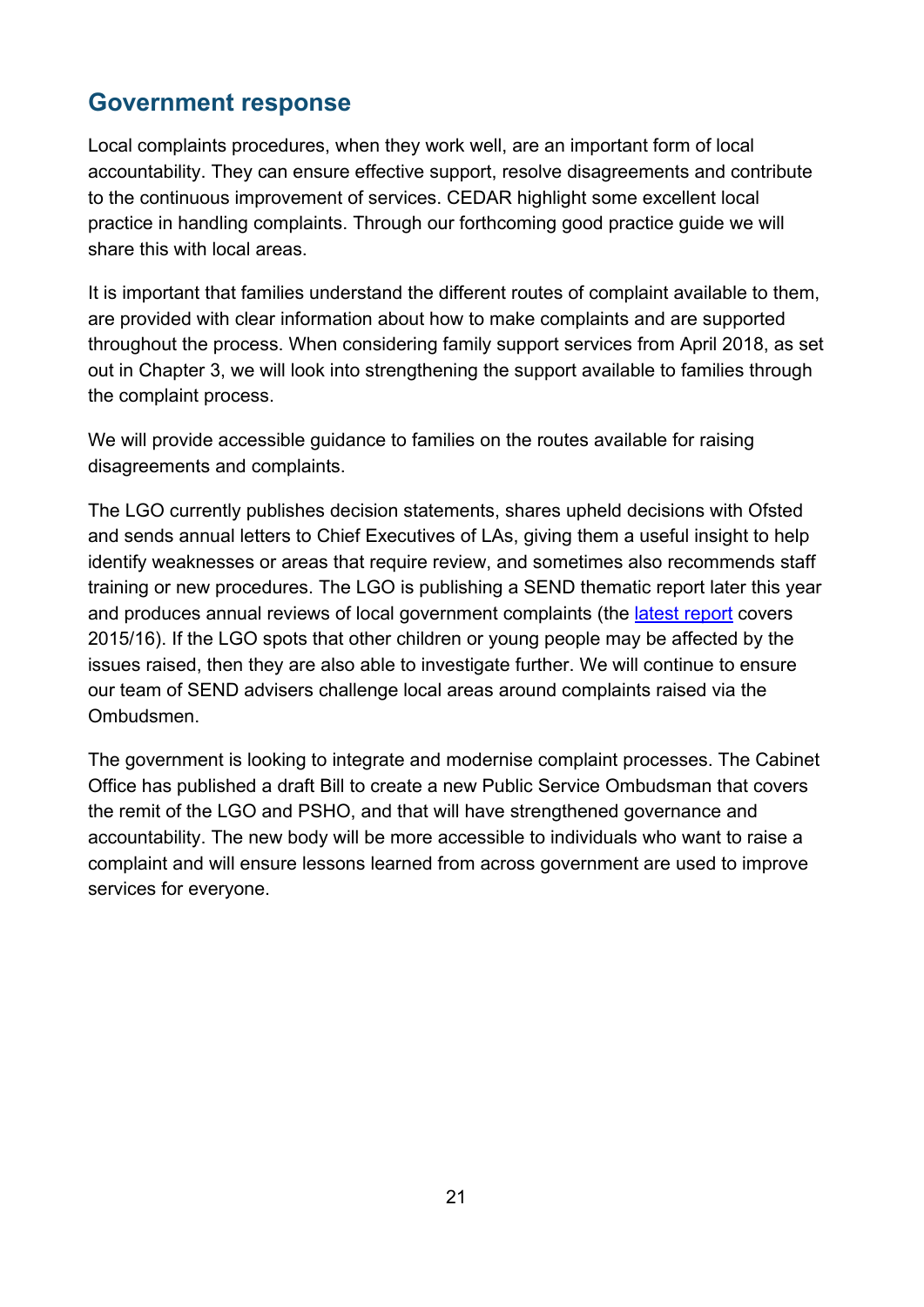# <span id="page-21-0"></span>**7 Appeals to the First-tier Tribunal SEND**

The First-tier Tribunal SEND decides appeals against LA decisions regarding EHC needs assessments and plans. This includes decisions regarding refusal to carry out an EHC needs assessment or reassessment, refusal to issue, maintain or amend an EHC plan, the description of a child or young person's SEN in an EHC plan, the special educational provision specified in the plan, the school or other institution named or that no school or other institution has been specified.

### <span id="page-21-1"></span>**Summary of findings from CEDAR's review**

Most families do not challenge the decisions made by LAs – in CEDAR's sample of 40,952 decisions made across 109 LAs, only 7% of refusals to carry out an EHC needs assessment resulted in an appeal. Figures for appeals on refusals to issue an EHC plan and on decisions around the content of EHC plans were 12% and 6% respectively.

The majority of appeals were either conceded by the LA or withdrawn by the appellant before the hearing (72% in 2015-16), and of those appeals decided by the First-tier Tribunal SEND the majority were decided at least in part in favour of the appellant (88% in 2015-16). The surveys highlighted that rates of appeal vary between LAs.

Qualitative research into the experience of parents and young people appealing to the First-tier Tribunal SEND showed that almost all valued the existence of the First-tier Tribunal SEND because it allowed for independent examination of the evidence and decisions based on the law.

Many parents and young people found the period spent preparing for a hearing the most difficult, with some finding the hearings themselves daunting and stressful. Issues were raised about the length of time spent waiting for a hearing, the difficulties of putting together a legally watertight case, and the cost to parents. Direct costs in preparing their case, attending a hearing and, when they chose to do so, to obtain private assessment reports and legal representation were on average approximately £6,300 per family. CEDAR also identified indirect costs to the emotional, mental and physical wellbeing of the parents, children and young people.

The review reported that the majority of parents found that, following an appeal, their child's educational situation improved. Some, however, needed to work closely with the LA to make sure that the support specified was put into place.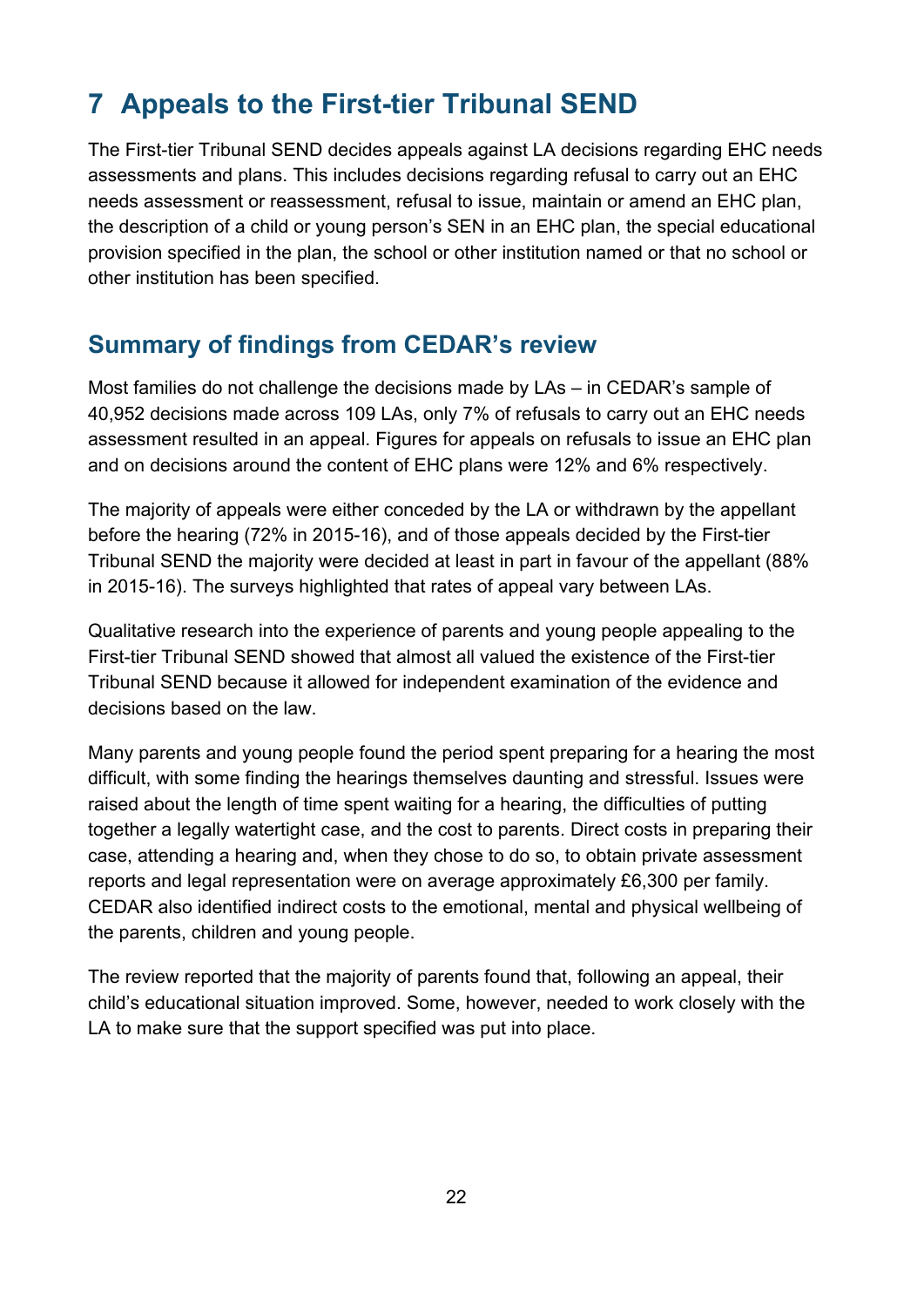<span id="page-22-0"></span>We want to ensure that appealing an LA decision to the First-tier Tribunal SEND is as quick and easy for families as possible. The Lord Chancellor, the Lord Chief Justice and the Senior President of Tribunals recenty issued a joint statement outlining a £1 billion investment programme to transform the Courts and Tribunals system to help make it more just, proportionate and accessible $6$ . This includes removing unnecessary restrictions on how cases are determined. This means that simple cases could be resolved by simple methods, based on the specific needs of the disagreement and the individual, and delegating some routine tasks from judges to Tribunal Registrars. This would enable judges to focus on matters where their legal expertise is needed. In addition, the statement set out plans to enable the composition of Tribunal panels to be tailored to the needs of the case. The programme will also involve digitising the claims process, enabling electronic communication between individuals and the Tribunal and determining cases on the basis of evidence submitted online, at a telephone hearing, by way of a video link or face to face.

These measures will speed up the resolution of disagreements and make the system simpler and more accessible. The reforms will be introduced over a number of years but, as part of this work, the First-tier Tribunal SEND has already moved to paper hearings for refusal to assess cases, has introduced a reduced timescale for SEND appeal hearing dates from 20 to 12 weeks, has two-person panels in the majority of hearings and is considering a stronger role for case management.

Some families choose to use legal representation and the cost of this can be high. The First-tier Tribunal SEND aims to be accessible, so that it should not be necessary to employ legal support when making or defending an appeal. There is no cost to a parent/young person for registering a case at the First-tier Tribunal SEND and the Firsttier Tribunal SEND can also make a contribution to parents, young people and representatives towards out-of-pocket expenses, such as travel costs, when attending a hearing. No additional weight is given to evidence because it is presented by a lawyer. Tribunals are characterised by an approach which is deliberately less formal than generally found in the courts and First-tier Tribunal SEND panel members are trained to assist unrepresented parties by helping them to frame questions where necessary. The majority of parents successfully pursue their case without legal representation<sup>7</sup>. There are also a number of organisations that offer families free support to help them through the appeal process.

 $\overline{a}$ 

<sup>6</sup> See ['Transforming our justice system'](http://www.gov.uk/government/publications/transforming-our-justice-system-joint-statement) 

<span id="page-22-2"></span><span id="page-22-1"></span><sup>7</sup> See table SEND.5 of ['Tribunal Statistics \(quarterly\) - July to September 2013'](http://www.gov.uk/government/statistics/tribunal-statistics-quarterly-july-to-september-2013)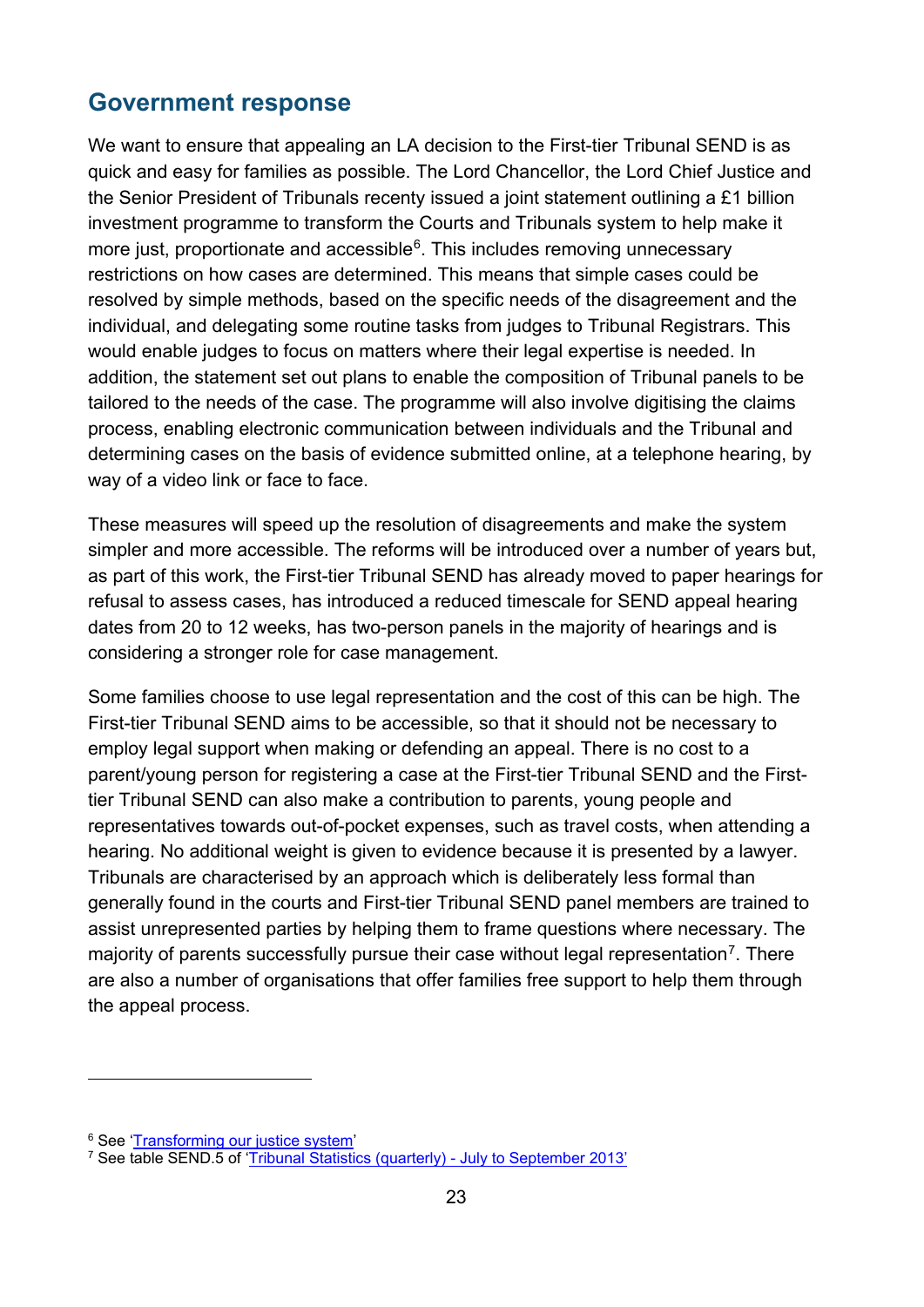We will consider with the First-tier Tribunal SEND whether it is possible to collect and publish information on the use of legal representation. We will also review the presentation of the SEND appeal figures, taking into account CEDAR's analyses showing alternative ways to calculate the rate of appeal, in light of the 2014 Act's extension of the age range covered by the SEND system to 0 to 25 years.

As part of our delivery support arrangements we will seek to improve the confidence of LA staff in taking an appeal to the First-tier Tribunal SEND without legal representation. As part of our consideration of family support services, as set out in Chapter 3, we will support services to signpost families to information on SEND law, to ensure they feel confident and able to represent themselves at the First-tier Tribunal SEND.

Bringing an appeal to the First-tier Tribunal SEND can be daunting for families. To help families navigate their way through the process, the First-tier Tribunal SEND runs a telephone helpline and has produced a video for parents on the appeal process, which can be found on the [MoJ's You Tube Channel.](https://www.youtube.com/watch?v=rTNx8tp6EDI) Families can access information, advice and support through their local IASS. There are also voluntary and community sector organisations that support First-tier Tribunal SEND cases. We will develop accessible guidance on the different complaint routes available to families.

The First-tier Tribunal SEND communicates to LAs through their regular administrative newsletter and user groups and sends letters to LAs and the DfE where there has been a breach of statutory duties. The First-tier Tribunal SEND will be issuing judicial guidance, later in 2017, for professional witnesses coming to the First-tier Tribunal SEND, setting out what questions the professional witnesses need to answer to provide the best evidence for the First-tier Tribunal SEND in an appeal.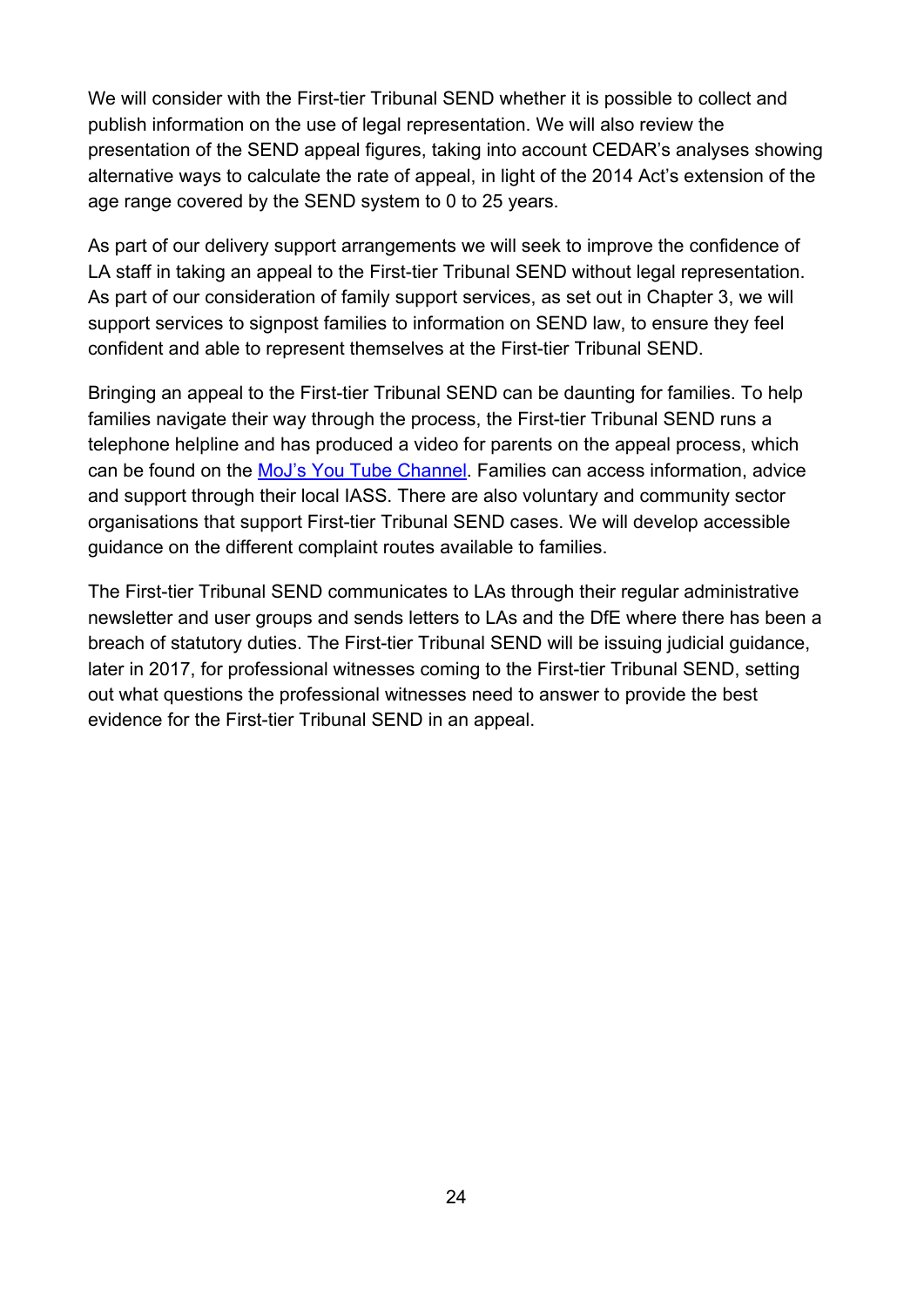# <span id="page-24-0"></span>**8 The Recommendations Pilot: extension of the powers of the First-tier Tribunal SEND**

Currently the First-tier Tribunal SEND decides appeals against LA decisions regarding only the educational aspects of EHC needs assessments and plans.

A pilot was undertaken in 17 areas over 15 months. It gave the First-tier Tribunal SEND extended powers so that when an appeal was made about the SEN aspects of a plan, the First-tier Tribunal SEND could also make non-binding recommendations on the health and social care aspects.

If the First-tier Tribunal SEND ordered that an EHC plan should be issued, the First-tier Tribunal SEND could make a recommendation that, when drawing up a plan, health and/or social care needs of a particular kind which relate to the child or young person's SEN could be specified. Where a health and/or social care need or provision was not included in an EHC plan, the First-tier Tribunal SEND could recommend that it should be specified in the plan, and where it was already included, the First-tier Tribunal SEND could recommend that the need or provision should be amended.

The pilot recommendations were non-binding, which meant there was no duty on health and/or social care partners to carry out First-tier Tribunal SEND recommendations. However, when a recommendation was made by the First-tier Tribunal SEND, regulations required health and social care commissioners to respond in writing, within 5 weeks from the date of the recommendation (or the date specified by the First-tier Tribunal SEND, if different), to the family and the LA (health commissioners only) to state what steps they had decided to take or to give reasons for any decision not to follow the recommendation(s).

The First-tier Tribunal SEND appointed nine members with relevant expertise from other jurisdictions within the Health, Education and Social Care Chamber who were required to attend specialist training around SEN law and practice and the arrangements for the pilot appeals. Panels at hearings consisted of three members: a judge, a SEND expert and a social care or health expert.

In pilot areas, LAs were required to notify parents of the extended powers in decision letters and, where an appeal with a request for recommendations was registered, were expected to provide evidence to the First-tier Tribunal SEND about the health and/or social care partner's response to the issues raised and, if necessary, to seek permission to bring additional witnesses to the hearing. Health and social care commissioners were expected to respond to any request for information and, where necessary, attend the hearing.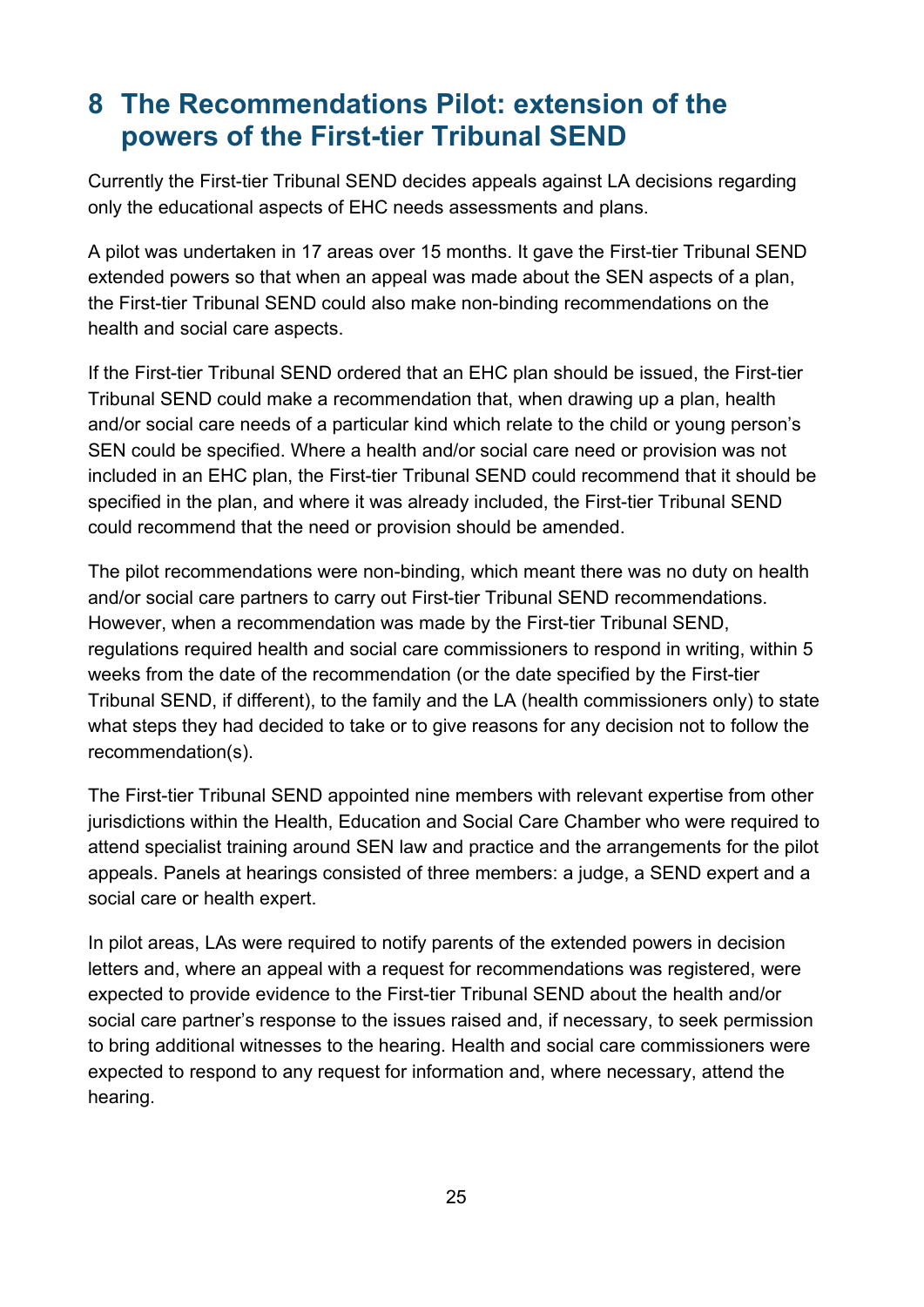### <span id="page-25-0"></span>**Summary of findings from CEDAR's review**

The following table sets out the cases that were part of the pilot.

| Pilot appeals lodged                          | <b>Number</b>                 |                  |
|-----------------------------------------------|-------------------------------|------------------|
| Number lodged in total                        | 30                            |                  |
| Number lodged by a young person               | 11                            |                  |
| Number of LAs where pilot appeal was lodged   | 10 (1 LA had 15 appeals and 7 |                  |
| (this reflects the wide variation nationally) | LAs had no appeals)           |                  |
| <b>Pilot appeal outcomes</b>                  | <b>Number</b>                 |                  |
| Went to a full hearing as a pilot appeal      | 9                             |                  |
| Conceded or withdrawn following agreement     | 11                            |                  |
| prior to a hearing                            |                               |                  |
| Considered as non-pilot appeal                | 6                             |                  |
| Still ongoing (at 20.3.17)                    | $\overline{4}$                |                  |
| Recommendations made                          | 6                             |                  |
| Pilot requests for recommendations and        | <b>Number of</b>              | <b>Number of</b> |
| decisions involving:                          | requests                      | decisions        |
| Health                                        | 15                            | 5                |
| Social care                                   | 24                            | 6                |

Health issues were about the description of health needs, lack of specificity in terms of the health provision and/or the nature of health provision. Social care issues were about lack of social care assessment, whether or not a residential placement on social care grounds was required and/or lack of specificity in terms of social care provision.

CEDAR's review found that most parents, LA representatives, mediators and parent organisation representatives supported the principle of having a single route of redress for all the elements of an EHC plan. Parents were particularly in support of a process that provides them with the opportunity to talk about the health and social care elements as well as the educational aspects of the EHC plan.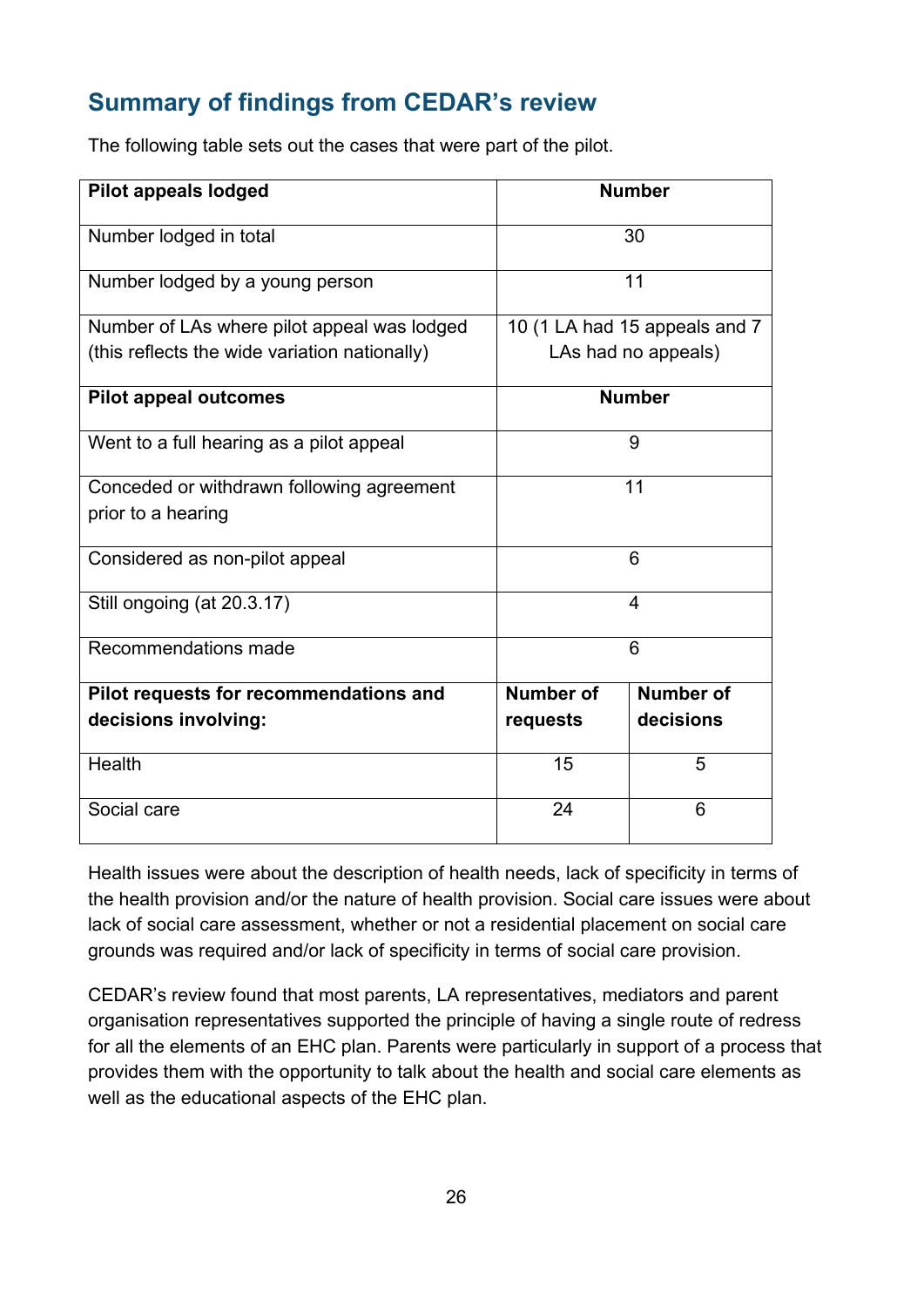The review tells us that, in many cases, the pilot stimulated more joint working on SEND issues across education, health and social care; increased the knowledge and overall understanding of the system and each sector's relevant legal frameworks and practices, and acted as a 'lever' to promote reaching a resolution prior to the First-tier Tribunal SEND hearing.

All of the pilot cases received telephone case management by the nominated judge and 11 of the 30 cases were withdrawn or conceded before the hearing. The number settled prior to a hearing was similar to the ratio of non-pilot cases which are settled before hearing, which tells us that, despite the additional issues in pilot cases, they did not make it any more difficult for the appeals to be resolved without a hearing. The review tells us that case management proved successful in joining up services, getting key partners engaged and resolving some of the issues sooner than if parents had chosen other local complaint processes. For example, where there had been missing reports from health and/or social care partners, case management by the judge ensured that the evidence was obtained and included in the relevant sections of the EHC plan. In several cases, this provided sufficient information for the decision being appealed against to be changed and the appeal conceded.

The review tells us that the pilot resolved the health and social care issues presented, particularly through case management. At the time of publishing, CEDAR's report tells us that of the six non-binding recommendations made regarding health and social care, three had been implemented, one had been refused and two were pending.

The relatively small number of cases meant CEDAR's findings on the pilot were tentative. This was exacerbated by the fact that, while 56 interviews were undertaken with relevant professionals, only nine of the potential thirty appellants wished to be involved in the review. There is not sufficient evidence from the 30 pilot appeal cases to enable assessment of the impact of the pilot with regard to health and social care responsiveness to recommendations, or any wider implications for health and social care sectors. Parents, LAs and family support organisations did not always know about the pilot.

While there was some confidence that non-binding recommendations on health and social care issues would be actioned, and evidence that most had been actioned for the cases in the pilot, some parents, mediators and LAs raised concerns about compliance with non-binding recommendations.

The pilot required a third panel member for appeal hearings and the report highlights concerns from parents and some LA focus groups about the credibility of that panel member and whether their knowledge and expertise were matched to the cases they were hearing.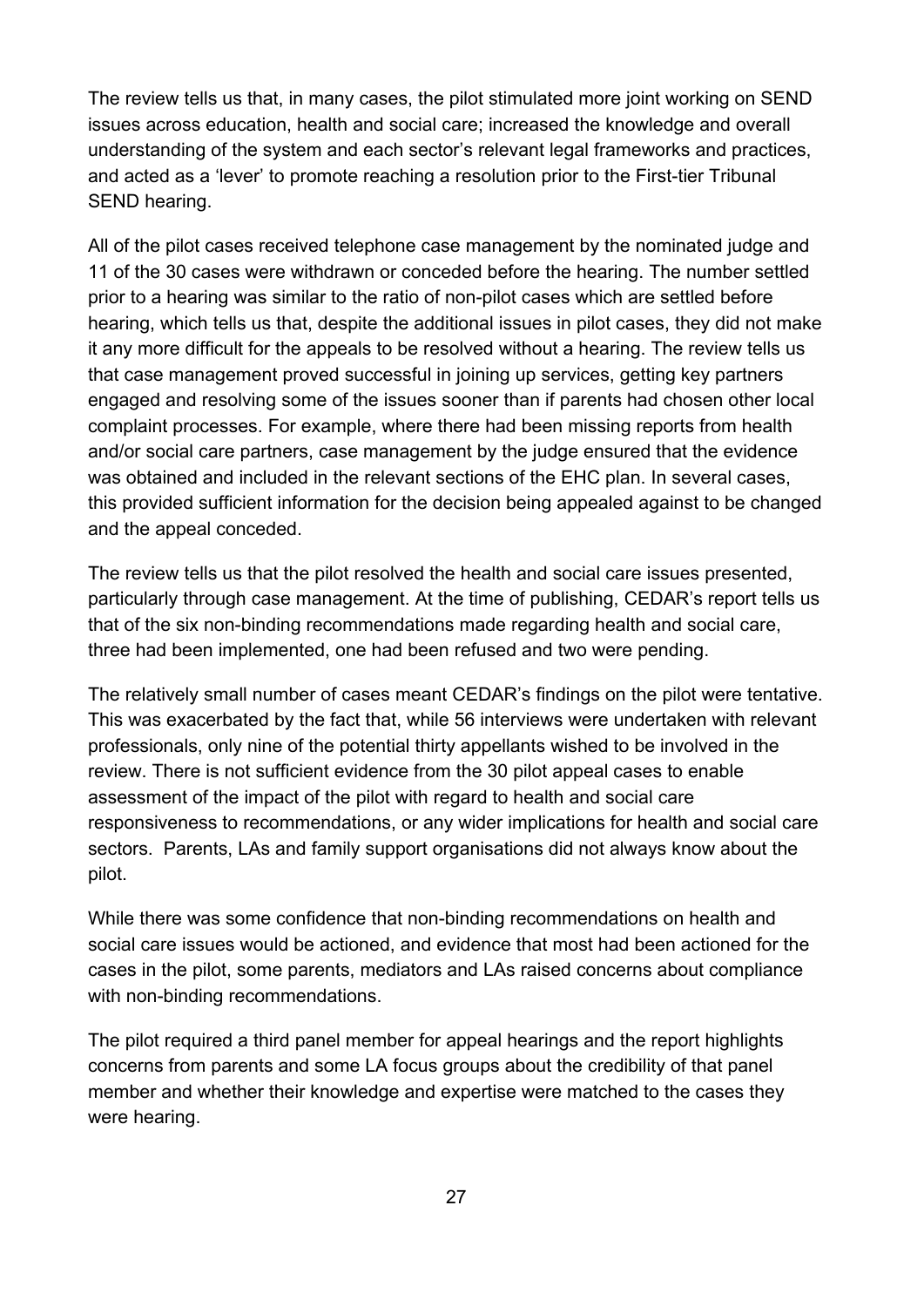<span id="page-27-0"></span>Evidence from CEDAR shows that disagreements about health and/or social care brought to the First-tier Tribunal SEND, as part of the pilot, have been resolved and that it has encouraged joint working. However, CEDAR make clear that there is not enough evidence to tell us whether the single route of redress is effective in making the system less adversarial for families.

We know from the large scale survey of 13,000 families with EHC plans issued in 2015<sup>[8](#page-27-1)</sup> that, alongside education needs, 47% perceived their EHC plan covered health needs and 48% perceived their EHC plan covered social care needs. This suggests that take-up of the single route of redress could potentially be larger nationally, however the proportion of issued EHC plans appealed is small and those involving health and/or social care even smaller.

We plan to introduce a two-year national trial, in early 2018, of the expansion of the Firsttier Tribunal SEND powers to make non-binding recommendations on the health and social care elements of EHC plans.

This will enable us to gather further evidence of its effectiveness in making the system less adversarial for families and to learn more about the opportunities, scale of demand and wider implications on the education, health and social care sectors. As with the pilot, panel members will continue to be required to have a health and/or social care background and be trained in SEND law. The First-tier Tribunal SEND is confident that the panel members selected have the breadth of experience and skills to hear such appeals and make recommendations.

Our intention is to carry out an evaluation to collect robust evidence that will include clear success measures, the impact on health and social care services, and information on local area compliance with the First-tier Tribunal SEND recommendations and decisions. This will help us to identify the effectiveness of the power to make non-binding recommendations and any areas of concern, and to adapt processes as necessary. We will establish a steering group to oversee delivery and evaluation. We will consider next steps following this evaluation, including whether evidence supports a broader national roll-out.

While the First-tier Tribunal SEND's recommendations are non-binding for health and social care partners, we would generally expect that recommendations are followed. If recommendations are not followed, families would be able to complain to an

 $\overline{a}$ 

<span id="page-27-1"></span><sup>8</sup> Adams, 'Experiences of Education, Health and Care plans'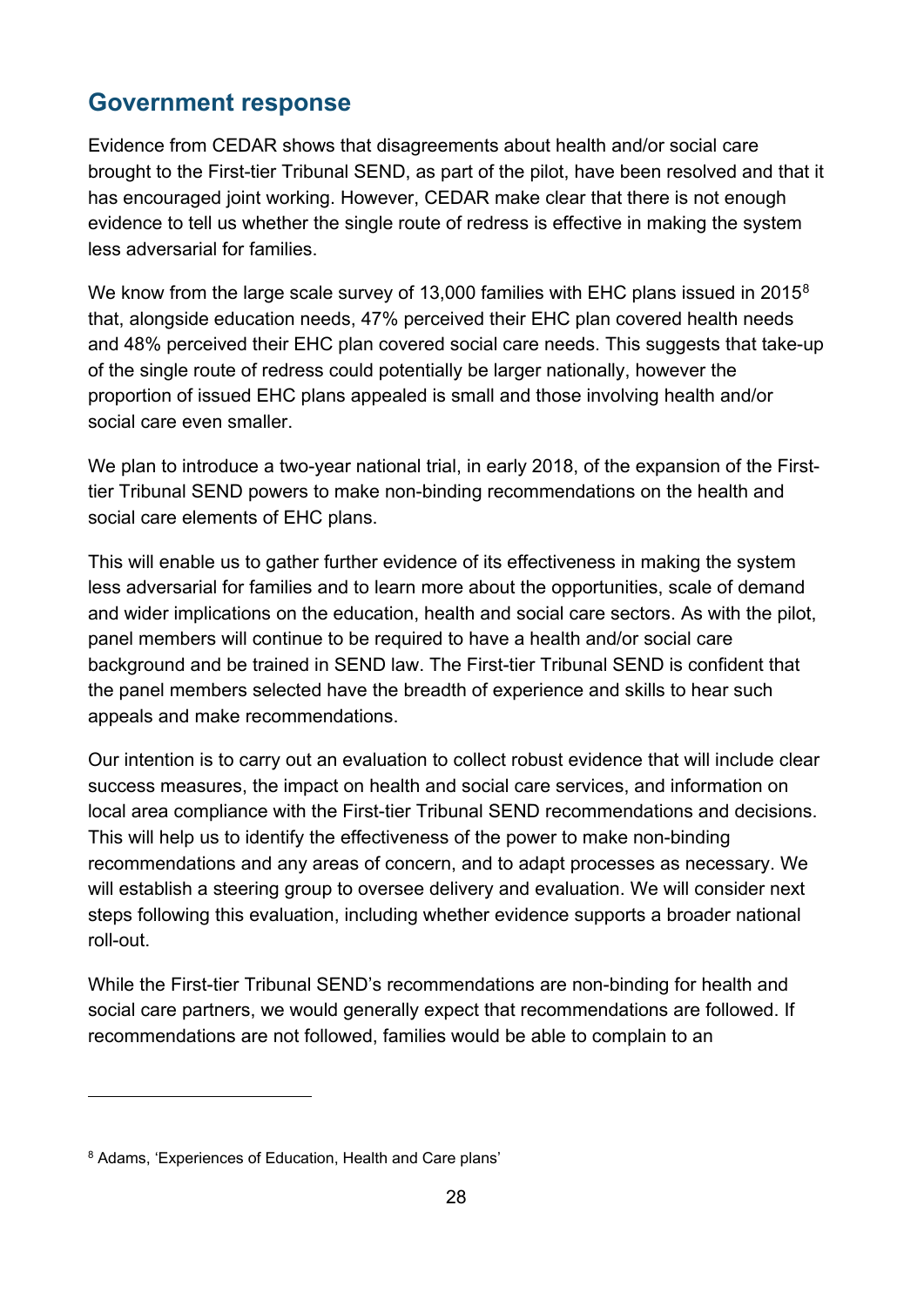Ombudsman or, in exceptional circumstances, seek to have the decision judicially reviewed.

We understand the need to have better communication with parents, children and young people about the extended powers of the First-tier Tribunal SEND. We will work with family support organisations, local government, health organisations and the First-tier Tribunal SEND to develop clear communications on the process. We will ensure local IASS staff understand the new arrangements in order to be able to offer families advice and support.